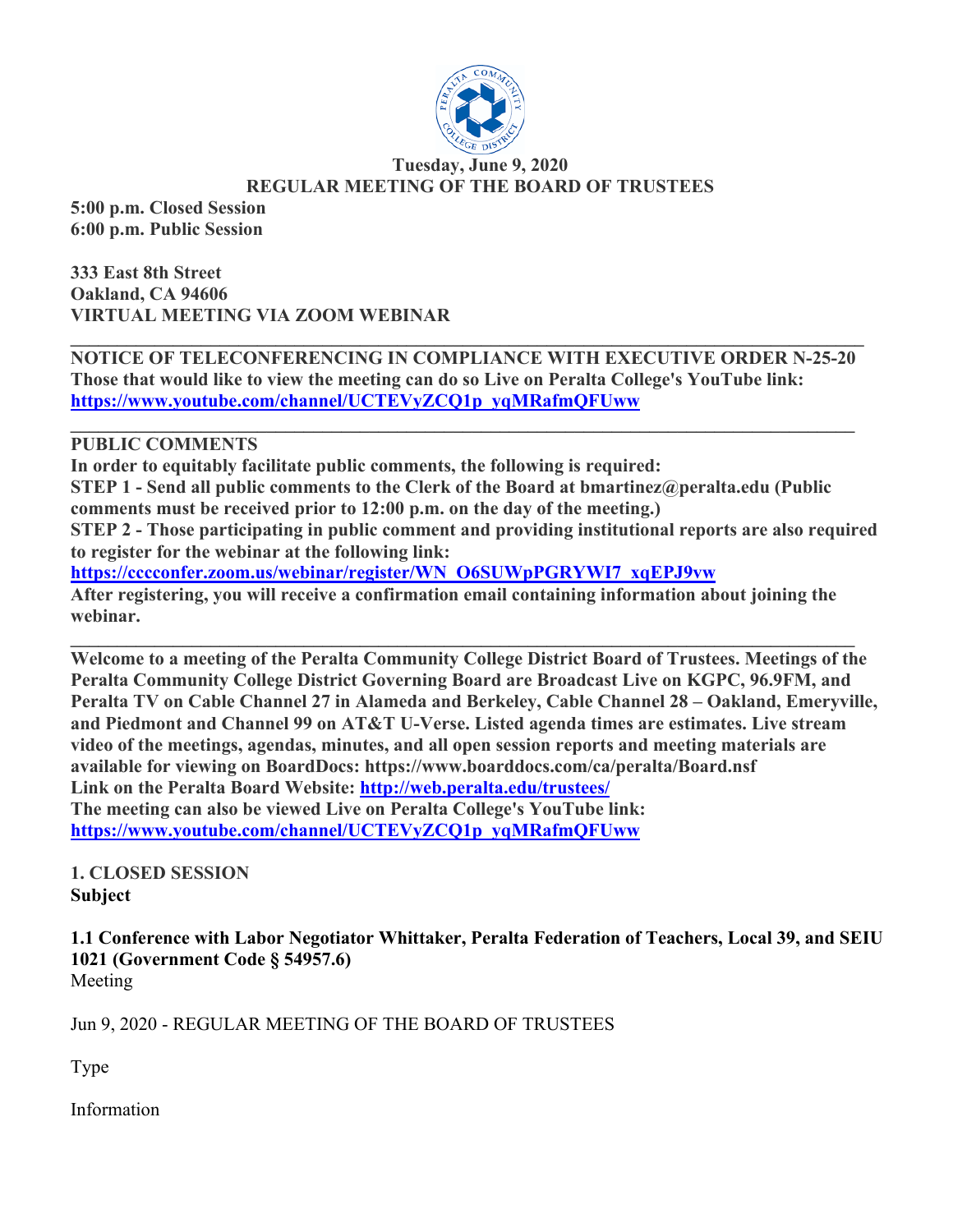## **1. CLOSED SESSION**

## **Subject**

**1.2 Public Employee Appointment (Government Code Section 54957)** Meeting

Jun 9, 2020 - REGULAR MEETING OF THE BOARD OF TRUSTEES

Type

Information **1. CLOSED SESSION Subject**

**1.3 Public Employee Discipline/Dismissal/Release** Meeting

Jun 9, 2020 - REGULAR MEETING OF THE BOARD OF TRUSTEES

Type

**1. CLOSED SESSION Subject**

**1.4 Public Employee Evaluation** Meeting

Jun 9, 2020 - REGULAR MEETING OF THE BOARD OF TRUSTEES

Type

The Board is provided respective salaries in closed session for information purposes only, if any. The Board is reminded not to discuss personnel matters outsideof closed session.

Chancellor Evaluation **1. CLOSED SESSION Subject**

**1.5 Conference with Legal Counsel, Multiple Cases: (Government Code § 54956.9)** Meeting

Jun 9, 2020 - REGULAR MEETING OF THE BOARD OF TRUSTEES

Type

Information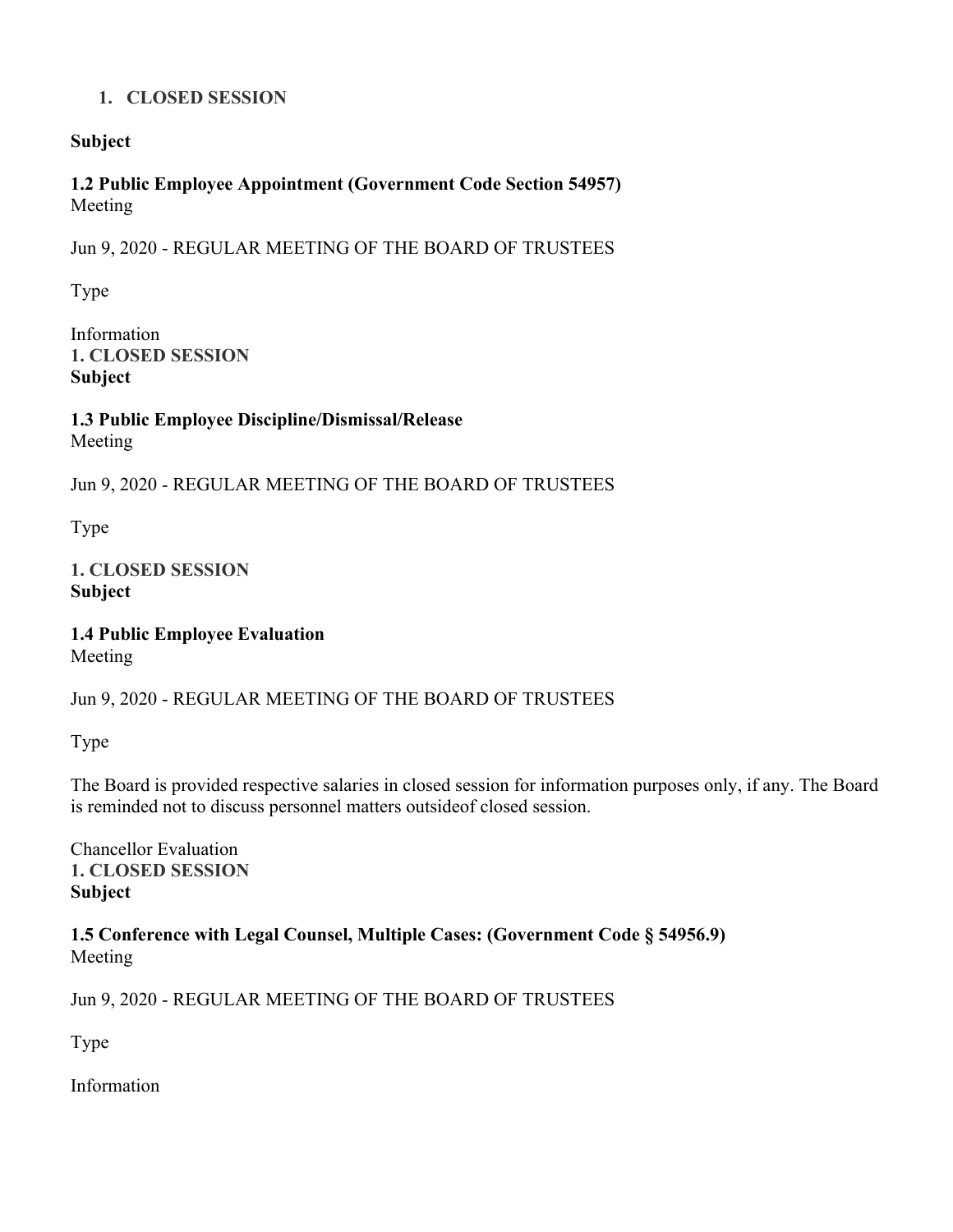- Conference with Legal Counsel (54956.9(a)), Conference with Legal Counsel, Anticipated/Potential Litigation  $(54956.9(b)-(c))$  (2 cases).
- Payne v. Peralta Community College District, U.S. District Court, Northern District of CA, Case No. 3:16-cv-04390-MMC.
- Herrera v. Peralta Community College District et.al, Alameda Superior Court case no. RG18932402.
- Hussain v. Peralta Community College District, Alameda Superior Court case no. RG20057885.
- Waiver of Confidentiality of Closed Session as it relates to a specific legal matter Discussion and Action (Government Code section 54963).

## **2. OPEN SESSION Subject**

# **2.1 Call to Order**

Meeting

Jun 9, 2020 - REGULAR MEETING OF THE BOARD OF TRUSTEES

Type

Procedural **2. OPEN SESSION Subject**

# **2.2 Pledge of Allegiance**

Meeting

# Jun 9, 2020 - REGULAR MEETING OF THE BOARD OF TRUSTEES

Type

Procedural

## **2. OPEN SESSION Subject**

# **2.3 Roll Call**

Meeting

# Jun 9, 2020 - REGULAR MEETING OF THE BOARD OF TRUSTEES

Type

Procedural

#### **2. OPEN SESSION Subject**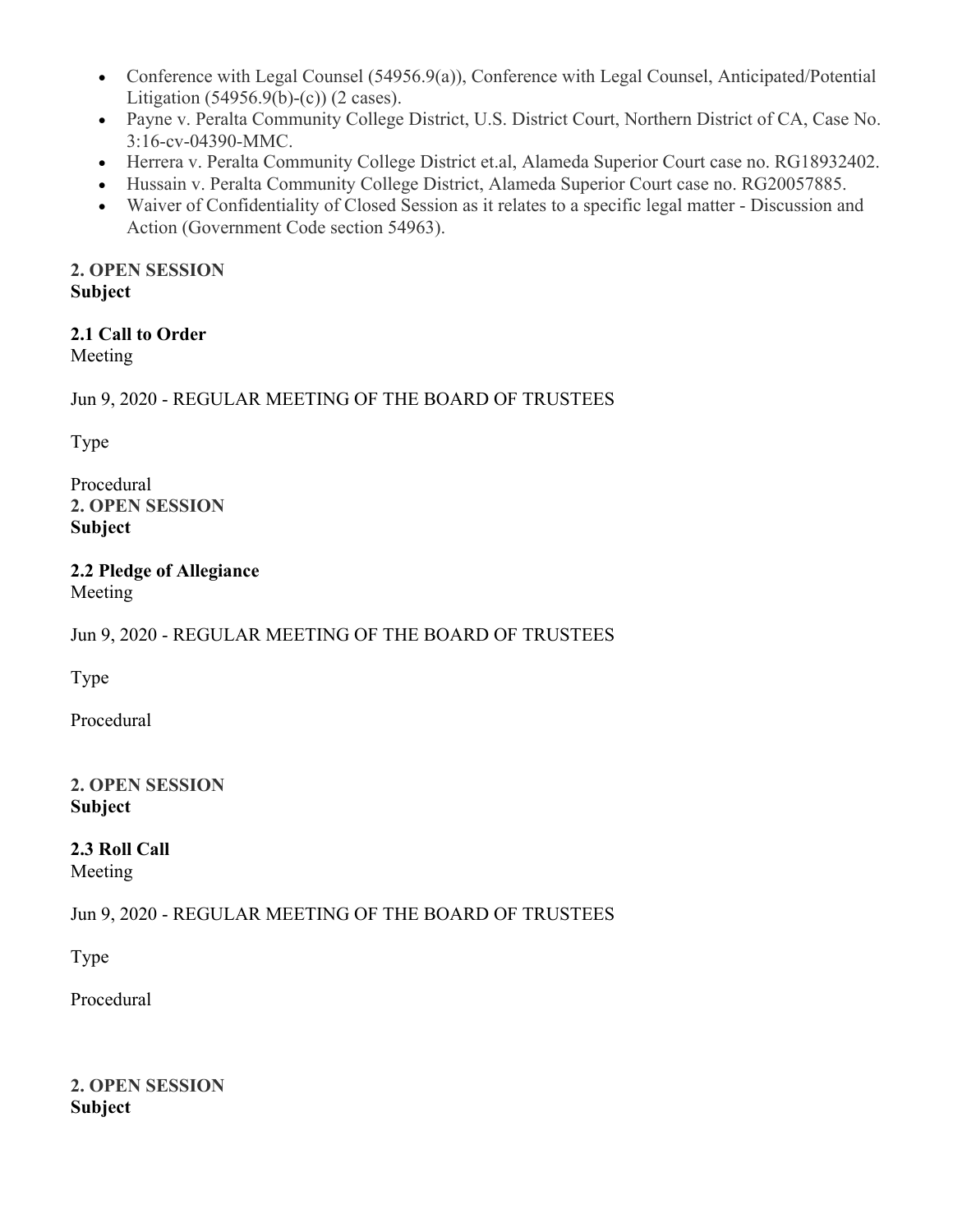#### **2.4 Report of Action Taken in Closed Session** Meeting

Jun 9, 2020 - REGULAR MEETING OF THE BOARD OF TRUSTEES

Type

Information

#### **2. OPEN SESSION Subject**

#### **2.5 Approval of the Agenda** Meeting

# Jun 9, 2020 - REGULAR MEETING OF THE BOARD OF TRUSTEES

Type

Action

#### **2. OPEN SESSION Subject**

## **2.6 Approval of the May 26, 2020 Minutes** Meeting

Jun 9, 2020 - REGULAR MEETING OF THE BOARD OF TRUSTEES

Type

Action, Minutes

Preferred Date

Jun 09, 2020

Absolute Date

Jun 09, 2020

Fiscal Impact

No

Budgeted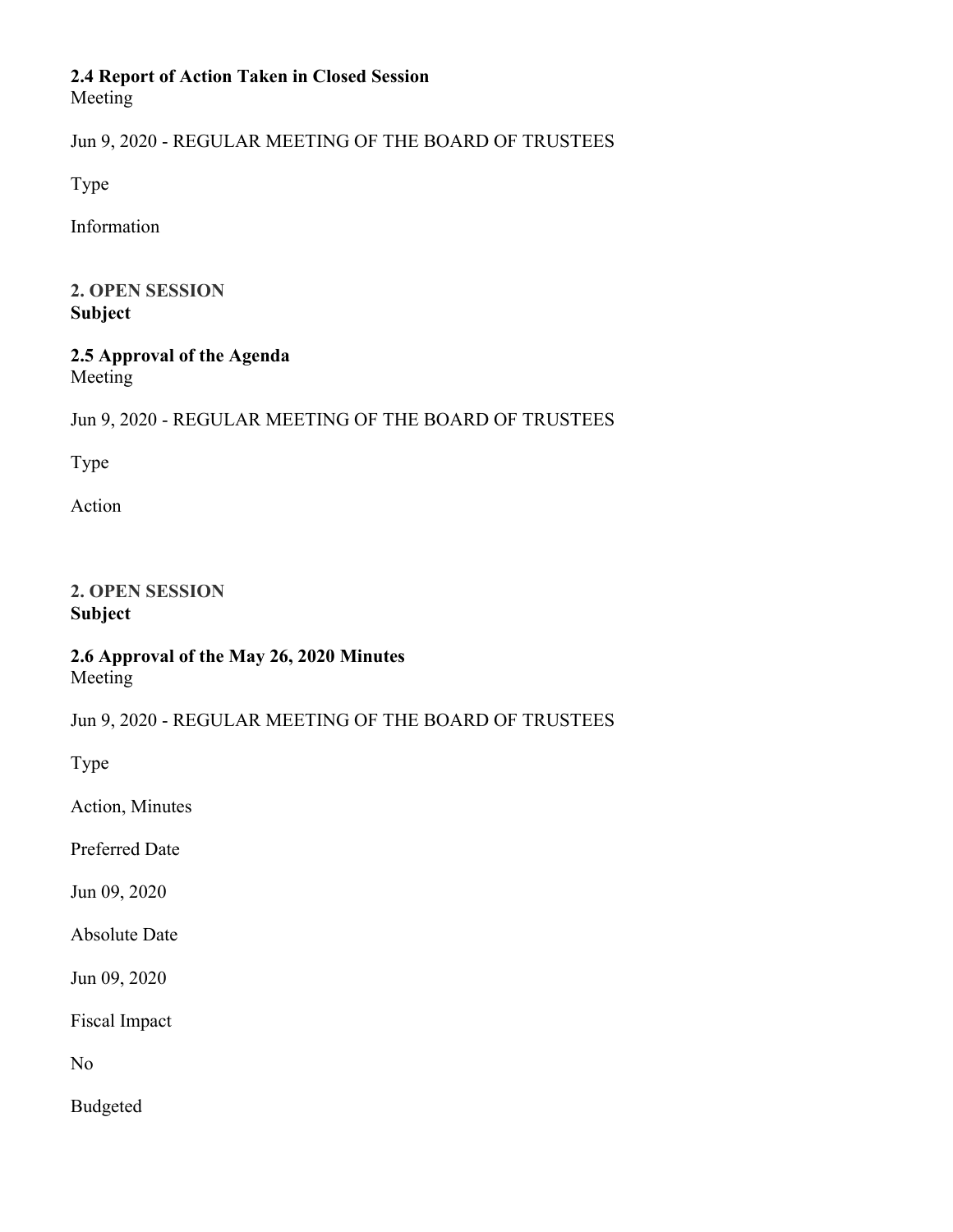## **2. OPEN SESSION Subject**

## **2.7 Approval of the May 29, 2020 Minutes** Meeting

# Jun 9, 2020 - REGULAR MEETING OF THE BOARD OF TRUSTEES

Type

Action, Minutes

Preferred Date

Jun 09, 2020

Absolute Date

Jun 09, 2020

Fiscal Impact

No **2. OPEN SESSION Subject**

#### **2.8 Associated Student Government Reports** Meeting

Jun 9, 2020 - REGULAR MEETING OF THE BOARD OF TRUSTEES

Type

Information

**2. OPEN SESSION Subject**

#### **2.9 Peralta Classified Senate Report** Meeting

Jun 9, 2020 - REGULAR MEETING OF THE BOARD OF TRUSTEES

Type

Information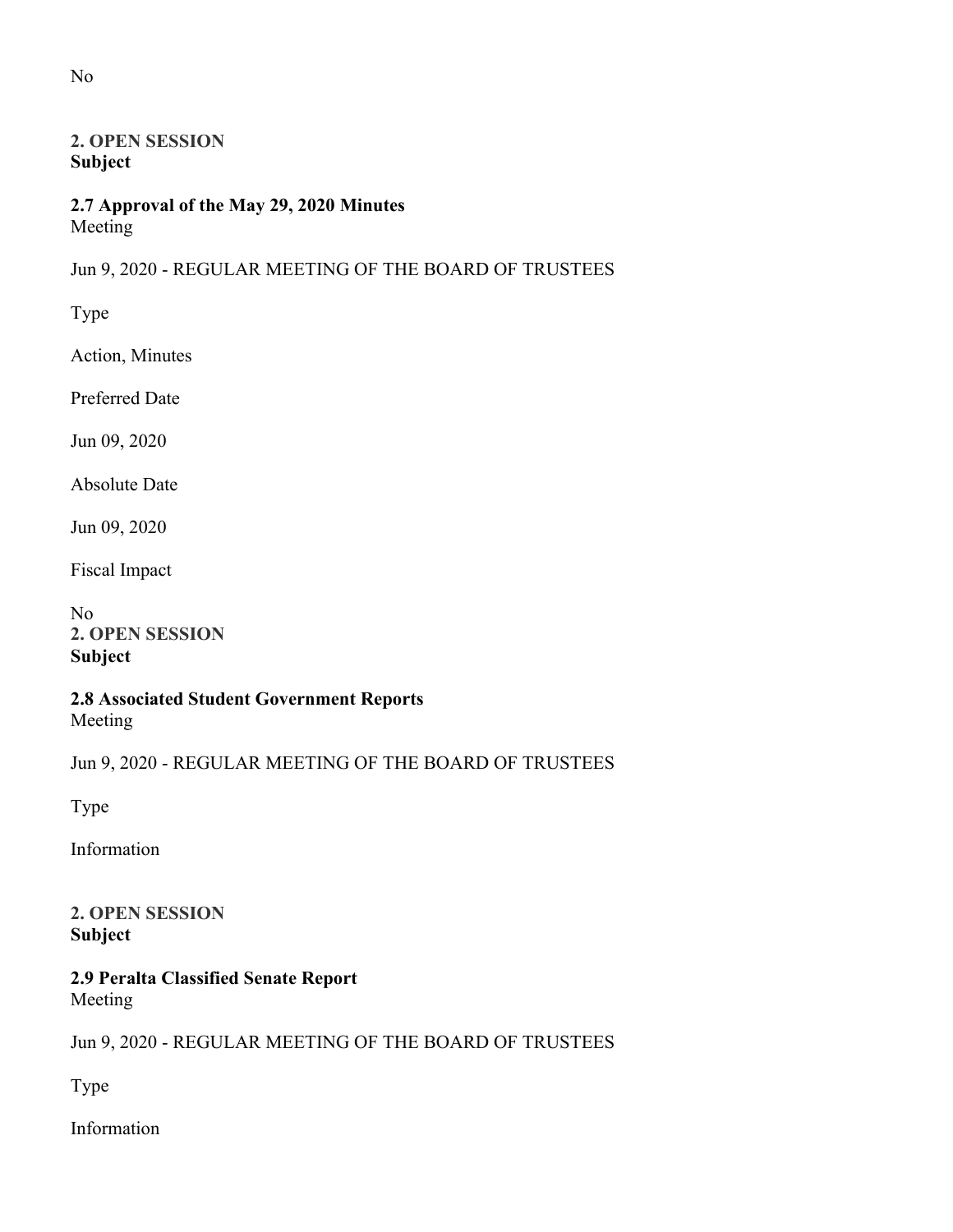#### **2. OPEN SESSION Subject**

#### **2.10 District Academic Senate Report** Meeting

## Jun 9, 2020 - REGULAR MEETING OF THE BOARD OF TRUSTEES

Type

Information **2. OPEN SESSION Subject**

**2.11 Public Communication** Meeting

## Jun 9, 2020 - REGULAR MEETING OF THE BOARD OF TRUSTEES

Type

#### Information

At this time, the Board of Trustees will listen to communication from the public on matters that are not on the agenda and are within the Board's jurisdiction. Under provisions of the Brown Act, the Board and District staff are prohibited from discussing or taking action on oral requests that are not part of the agenda, but may respond briefly. A maximum of 15 minutes (up to 3 minutes per individual) will be provided for speakers under this agenda section, at the Board President's discretion. A speaker's card must be completed to request to address the Board. Requests to speak which cannot be honored within the time limit will be scheduled for subsequent meetings in the order received. Persons addressing items included on the agenda will be heard at the time the item is considered, and comments on tangential issues not directly related to the item may be ruled out of order. Cards must be received prior to the Board's consideration of the item and are honored in the order the cards are received. A speaker may yield time to another speaker up to a limit of 6 additional minutes, with no more than 5 speakers on the issue, where both have completed a speaker's card, and the yielder must identify him/herself to the Board. Speakers are asked to submit any materials to the Board Clerk and shall not approach the dais during meetings. (Please line-up when your name is called.) Further direction is provided in Board Policy and Administrative Procedure 2345 Public Participation at Board Meetings.

**http://web.peralta.edu/trustees/board-policies/ 2. OPEN SESSION Subject**

# **2.12 Chancellor's Reports**

Meeting

Jun 9, 2020 - REGULAR MEETING OF THE BOARD OF TRUSTEES

Type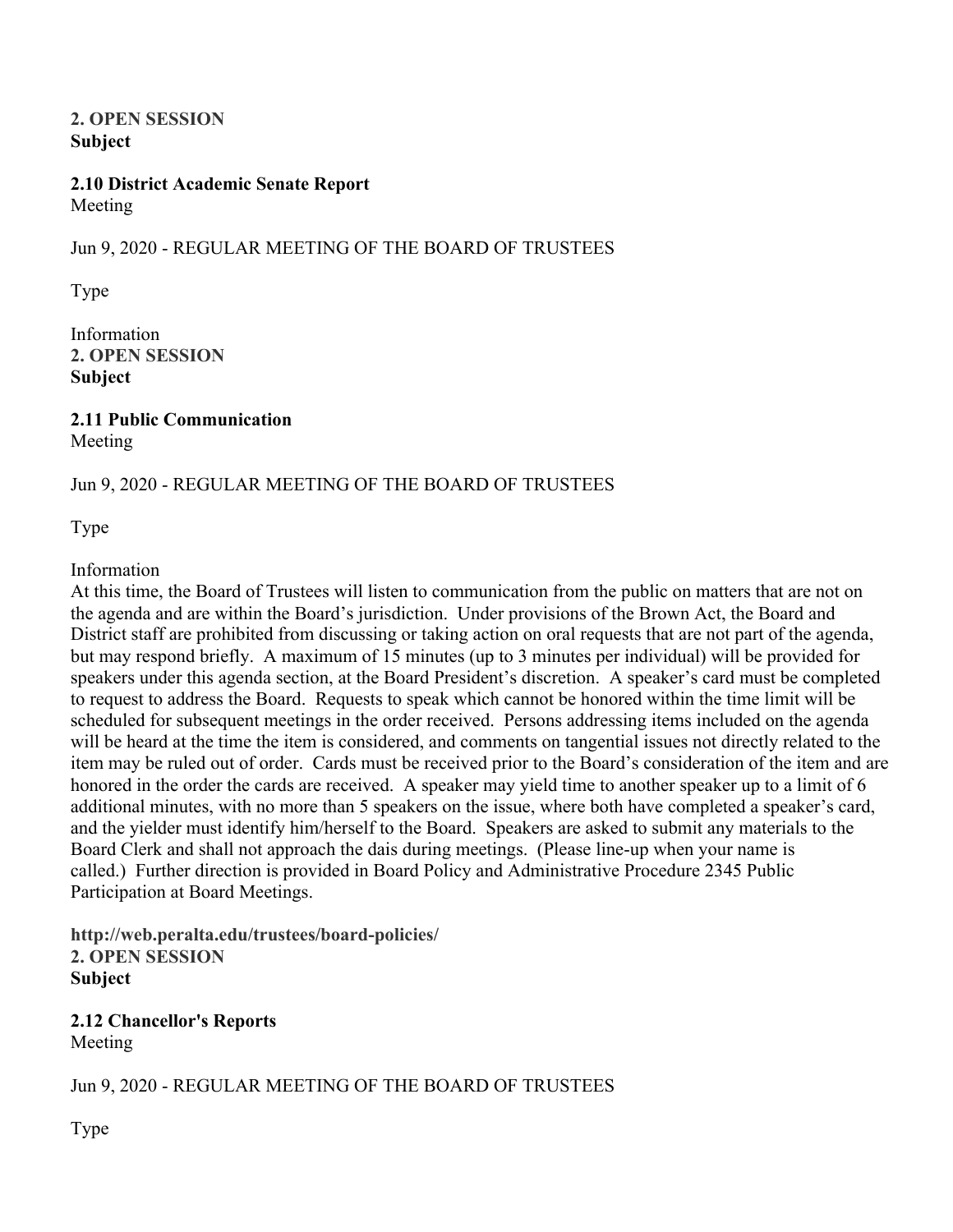## Information

- Accreditation Update
- Campus Reports

#### File Attachments

COA College Report.pdf (3,817 KB) 6.9.20 Merritt College BOT Report.pdf (591 KB) Laney College Board Highlight June 9.pdf (400 KB) BCC - News fortheBoard 06-09-2020 v2.pdf (839 KB) stanback stroud remarks for 632020 webinar.pdf (132 KB) 06092020chancellor Report Rest in Power and Peace\_FabLab.pdf (822 KB) **3. PRESENTATIONS Subject**

**3.1 Security Plan - First Read. Presenter: Vice Chancellor Sata** Meeting

Jun 9, 2020 - REGULAR MEETING OF THE BOARD OF TRUSTEES

Type

Information **TO: Peralta Board of Trustees**

**FROM: Department of General Services** 

## **PREPARED BY: Dr. Leigh Sata, Vice Chancellor, Department of General Services**

## **BACKGROUND/ANALYSIS:**

The public health and safety of the Peralta Community College District is paramount to creating and maintaining an environment conducive to student learning and faculty and staff service. The Board of Trustees expressed their commitment to an alternative model of public health and safety that goes beyond the traditional law enformcement focused model and incorporates respect and service for the commuity. Toward that end, the Chancellor convened a taskforce charged with recommending an effective model for providing health and safety at PCCD.

The Task Force engaged a security strategy consultant, conducted a survey of the PCCD internal community, accessed survey data derived from previously executed survey connected with locally elected officials, community based organizations, the mental health community, equity groups and racial/culturally affinity organizations, and Restoring Our Community, an academic support program at Laney College, by and for formerly incarcerated students.

A districtwide forum was held – We Keep Us Safe – to explore the roles we play, the values and strengths of the community that can be built upon and the actionable steps that can be taken to define campus safety in a way that values the humanity of all members and ensures agency and safe spaces for everyone.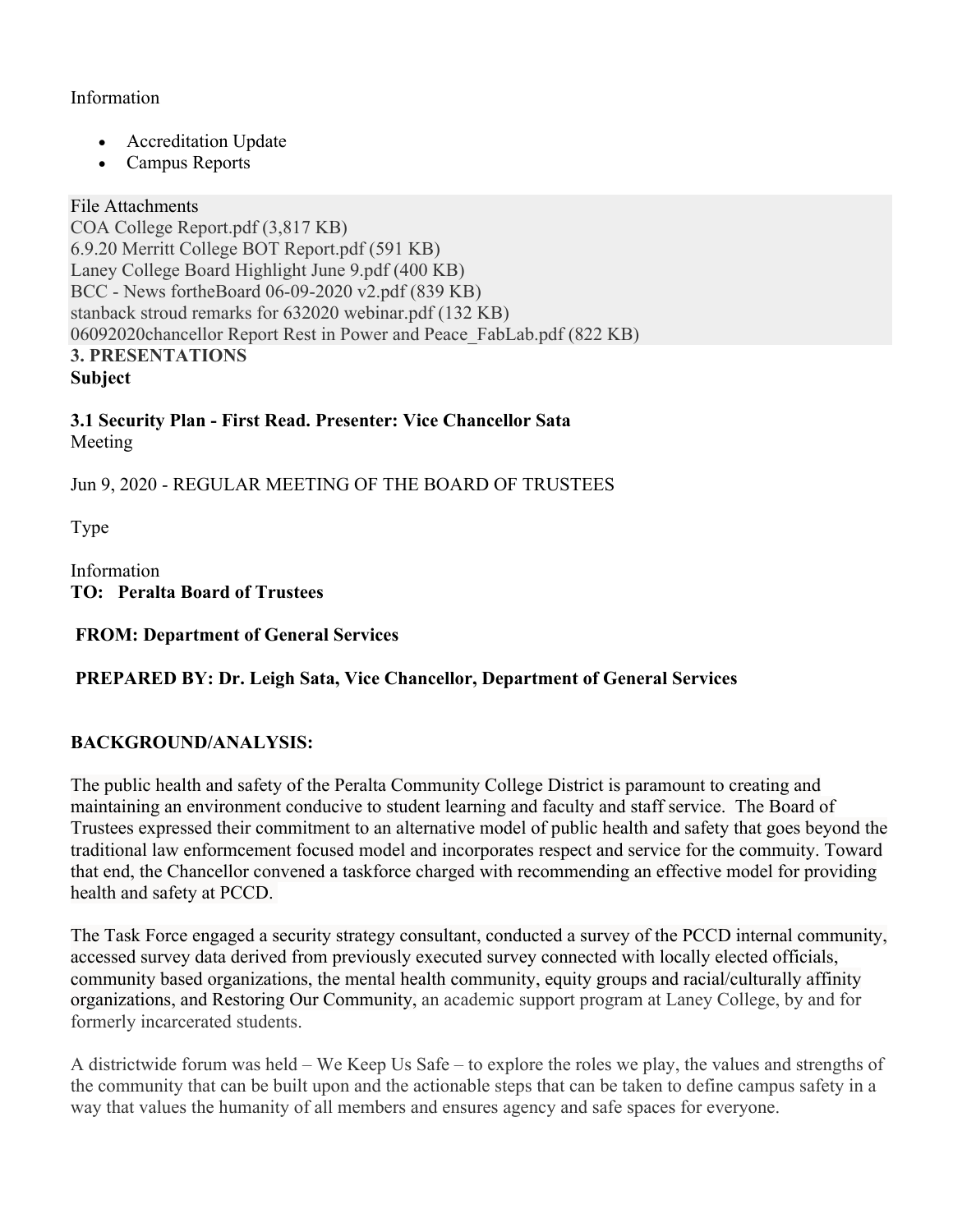The participatory governance process has informed the development of the framework and the development and implementaton of the RFP for a community-centered vendor.

The model proposed is designed to provide the a multi-faceted approach with based on the strengths found in Community-Centered approaches, traditional law enforcement, private security and student learning experiences in alignment with the mission of empowering and transforming lives.

This item presents the background and recommendation of a model that adds a component that enables us to ground the approach in a racially aware, culturally mindful approach. The first read of the contracts of some components are included.

An RFP is currently out on the community-centered vendor and a contract will subsequently be brought forward upon the completion of the RFP process.

Board input will be received and a final version of the plan will be brought to the Board for approval at the next meeting.

## **DELIVERABLES/SCOPE OF WORK:**

 $N/A$ 

# **ANTICIPATED COMPLETION DATE:**

 $N/A$ 

# **EVALUATION AND RECOMMENDED ACTION:**

 $N/A$ File Attachments 200609 RFP2019-20-xx.v3\_DW\_CommunityBasedSecurityServices[DRAFT-BOT.attachment].pdf (435 KB) 200609 ACSO\_Amendment#3\_FY2020-21.pdf (532 KB) 200609 ACSO\_OriginalContract&Amendments1&2.pdf (4,531 KB) 200609 A-1\_IndependentContractorAgreement(A-1ProtectiveServicesInc.)withBoardApprovalBoardDocs\_(Rev.11.19).pdf (2,192 KB) june 9 bot presentation.pdf (5,099 KB) **3. PRESENTATIONS Subject**

**3.2 Risk Management Update. Presenter: GC Warden & Royl Roberts** Meeting

Jun 9, 2020 - REGULAR MEETING OF THE BOARD OF TRUSTEES

Type

Information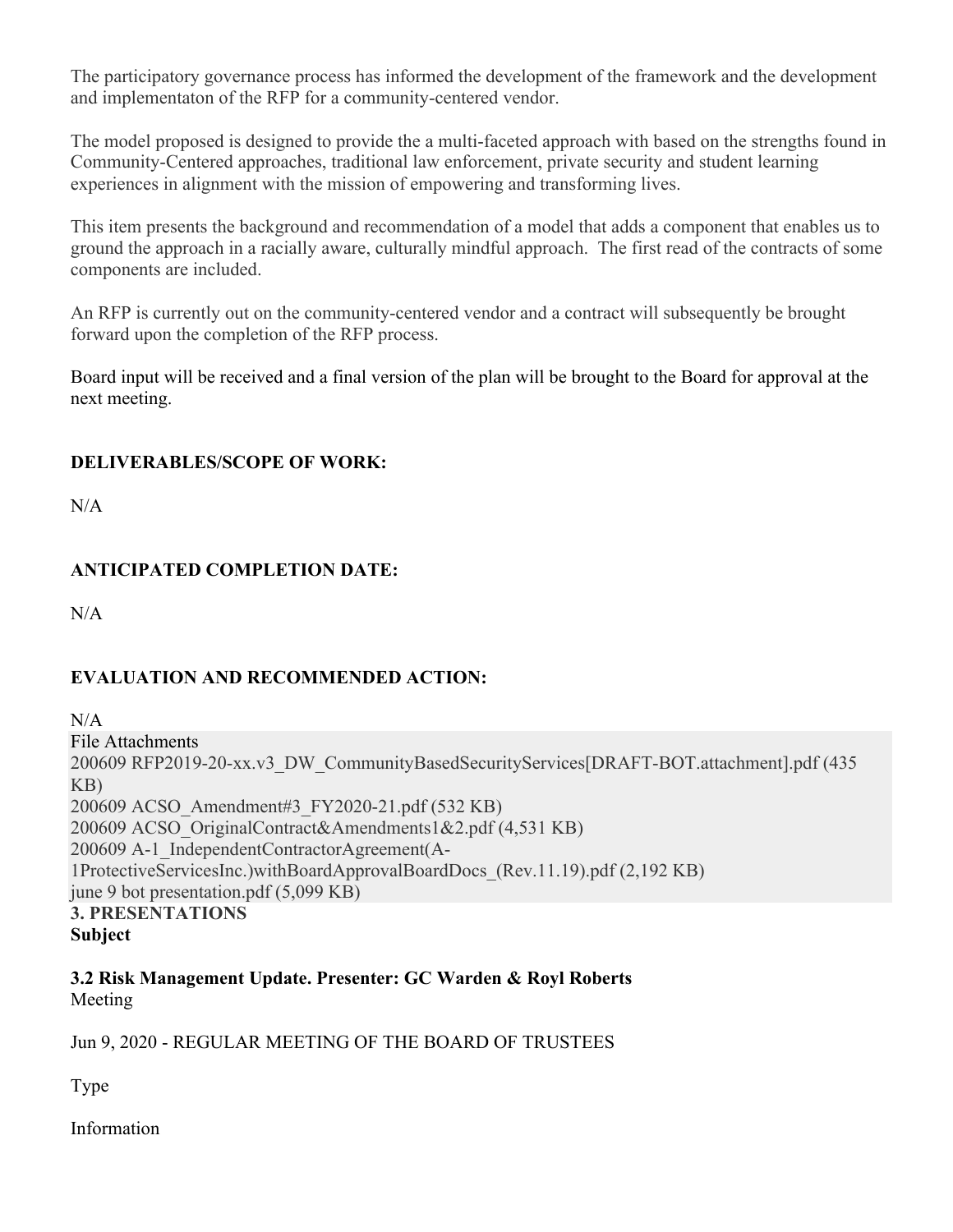#### **TO: Peralta Board of Trustees**

## **FROM: Delisle Warden, Interim General Counsel and Chief of Staff**

#### **BACKGROUND/ANALYSIS:**

General Counsel Warden and Royl Roberts will be providing the Board with a risk management report.

#### **DELIVERABLES/SCOPE OF WORK:**

N/A

## **ANTICIPATED COMPLETION DATE:**

 $N/A$ 

## **EVALUATION AND RECOMMENDED ACTION:**

Information

File Attachments Risk Management Update May 2020.pdf (205 KB) **3. PRESENTATIONS Subject**

**3.3 Status of all maintenance and construction projects. Presenter: Vice Chancellor Sata** Meeting

Jun 9, 2020 - REGULAR MEETING OF THE BOARD OF TRUSTEES

Type

Information **TO: Peralta Board of Trustees**

**FROM: Dr. Leigh Sata, Vice Chancellor, DGS**

#### **BACKGROUND/ANALYSIS:**

Vice Chancellor Sata will be briefing the Board on the status of all construction and maintenance

#### **DELIVERABLES/SCOPE OF WORK:**

 $N/A$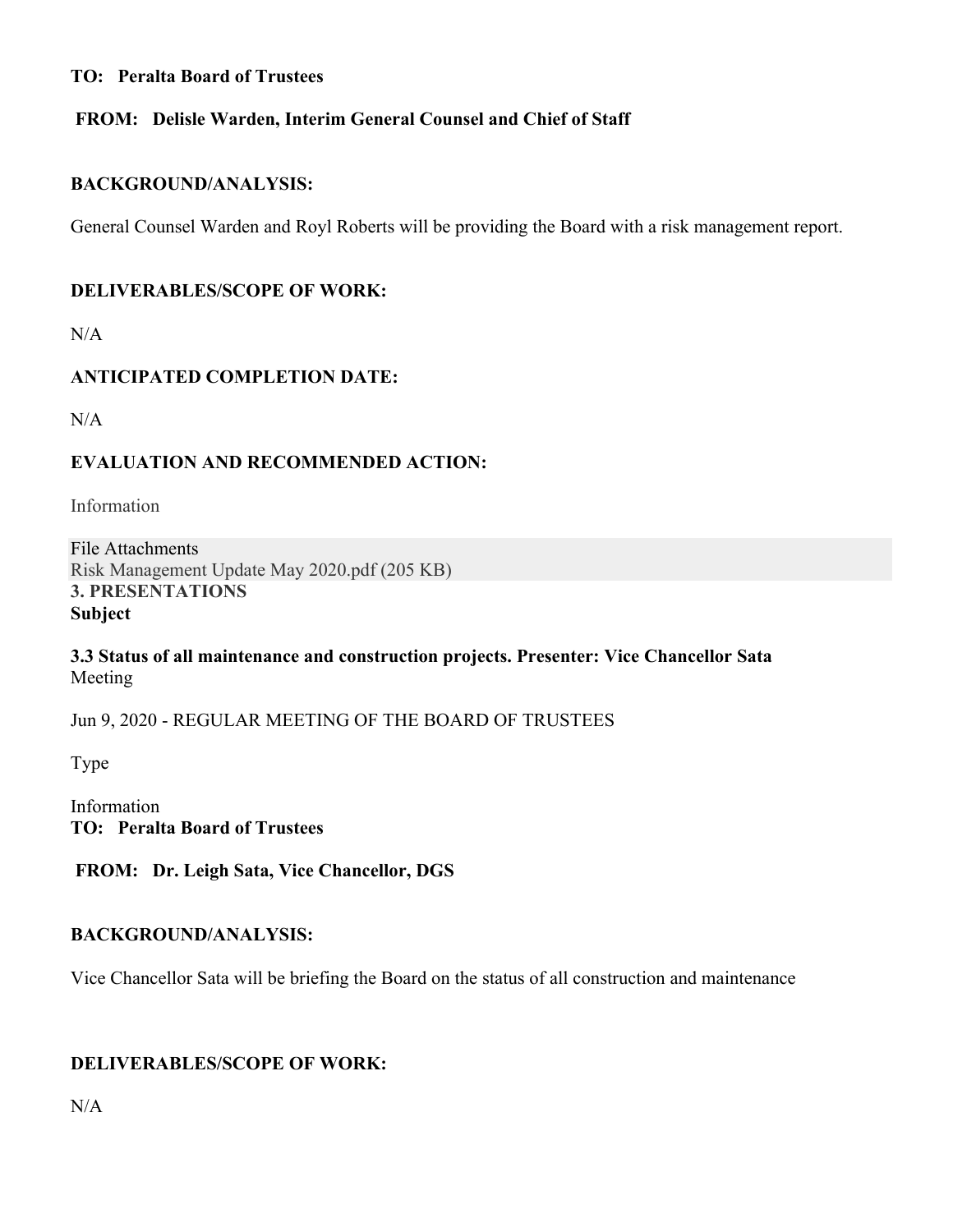## **ANTICIPATED COMPLETION DATE:**

N/A

## **EVALUATION AND RECOMMENDED ACTION:**

N/A

File Attachments 200526 DGS Update.pdf (162 KB) 200609 Status of Maintenance and Construction Projects FINAL.pdf (5,704 KB) **4. CONSENT CALENDAR - ACADEMIC AFFAIRS Subject**

**4.1 Consider Approval of addendum #2 to Independent Contractor Agreement (ICC #15578) for Miguel Vega in an Amount not to Exceed \$5,040. Presenter: President Karas** Meeting

Jun 9, 2020 - REGULAR MEETING OF THE BOARD OF TRUSTEES

Type

Action (Consent)

Preferred Date

Jun 09, 2020

Absolute Date

Jun 09, 2020

Fiscal Impact

Yes

Dollar Amount

\$5,040.00

Budgeted

Yes

**Budget Source** 

Fund 01

Goals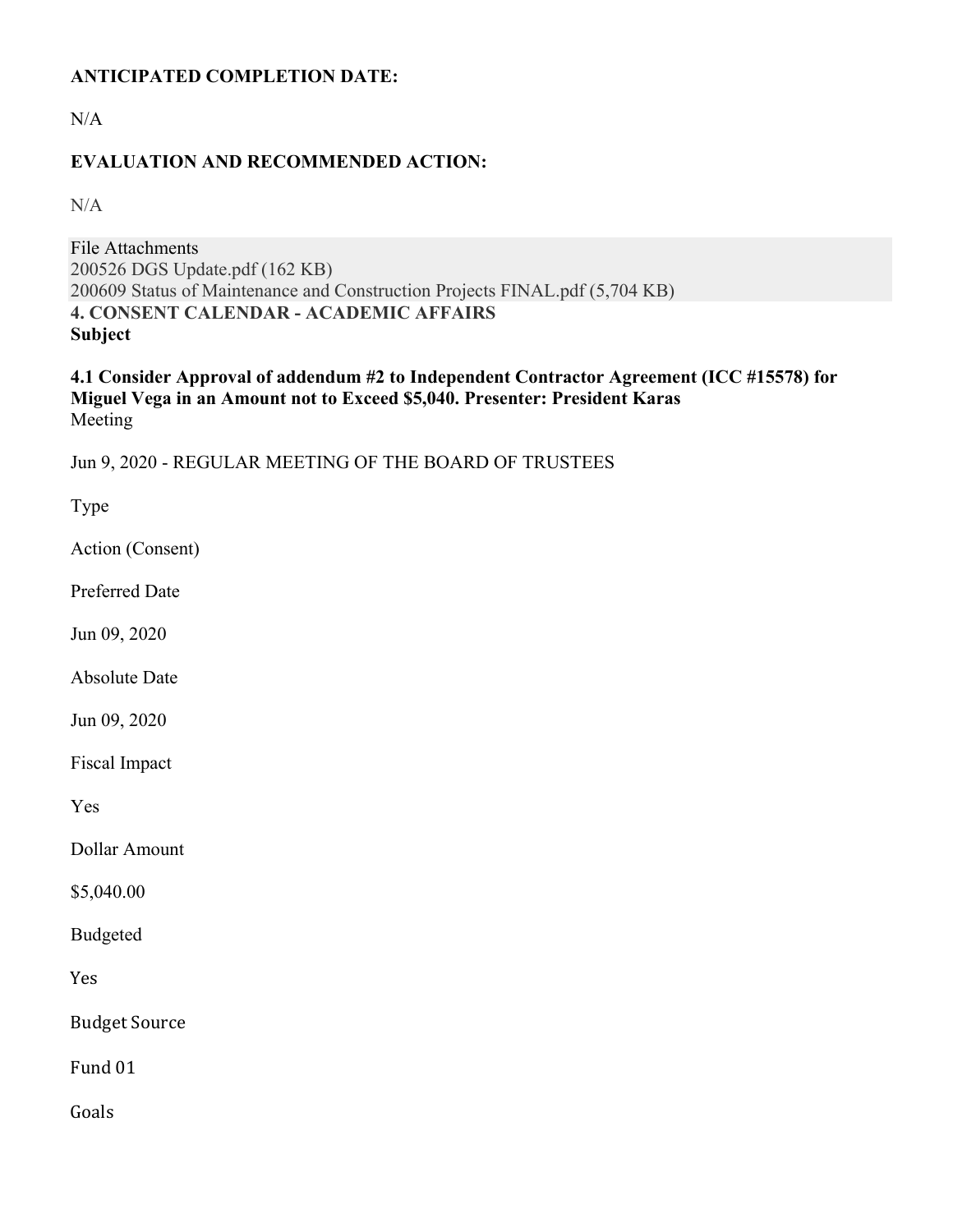A: Advance Student Access, Equity, and Success B: Engage and Leverage Partners **TO: Peralta Board of Trustees**

**FROM: Tim Karas**

#### **PREPARED BY: Tim Karas**

#### **BACKGROUND/ANALYSIS:**

Addendum #2 is an expansion of the scope of work to include the facilitation of production of Personal Protection Equipment essential for reopening COA operations.

As an advanced manufacturing lab, the FabLab is uniquely suited to this task and the existing ICCs can coordinate others in the effort to supply the college with face masks, face shields, and work area shields, for example.

| <b>ICC 15578</b> | Scope of Work Dates Amount  |          | Date Board Approved |
|------------------|-----------------------------|----------|---------------------|
| Original         | July-December 2019 \$39,600 |          | <b>I</b> une 2019   |
| Addendum #1      | January-June 2020           | \$32,400 | November 2019       |
| Addendum #2      | <b>June 2020</b>            | \$5040   |                     |

STS Ticket Number 83204

#### **DELIVERABLES/SCOPE OF WORK:**

The contractor will oversee the in house production of Personal Protective Equipment to fulfill the needs of the campus and ensure our collective safety. Prototypes and fabrication of PPE and items facilitate social distancing will be produced.

These items include:

- Cloth face masks
- Face shields
- Signage
- Floor markings
- Dividers for service counters
- Protective screens

#### **ANTICIPATED COMPLETION DATE:**

June 30, 2020

#### **EVALUATION AND RECOMMENDED ACTION:**

The Chancellor recommends approval. File Attachments FY 2019-20 Agreement 15578 Addendum 1 Miguel Vega 734064.pdf (926 KB) m vega sp2020 extension coa fablab.pdf (46 KB) Vega\_Miguel\_Resume.pdf (58 KB) MVega Addendum 2.pdf (117 KB)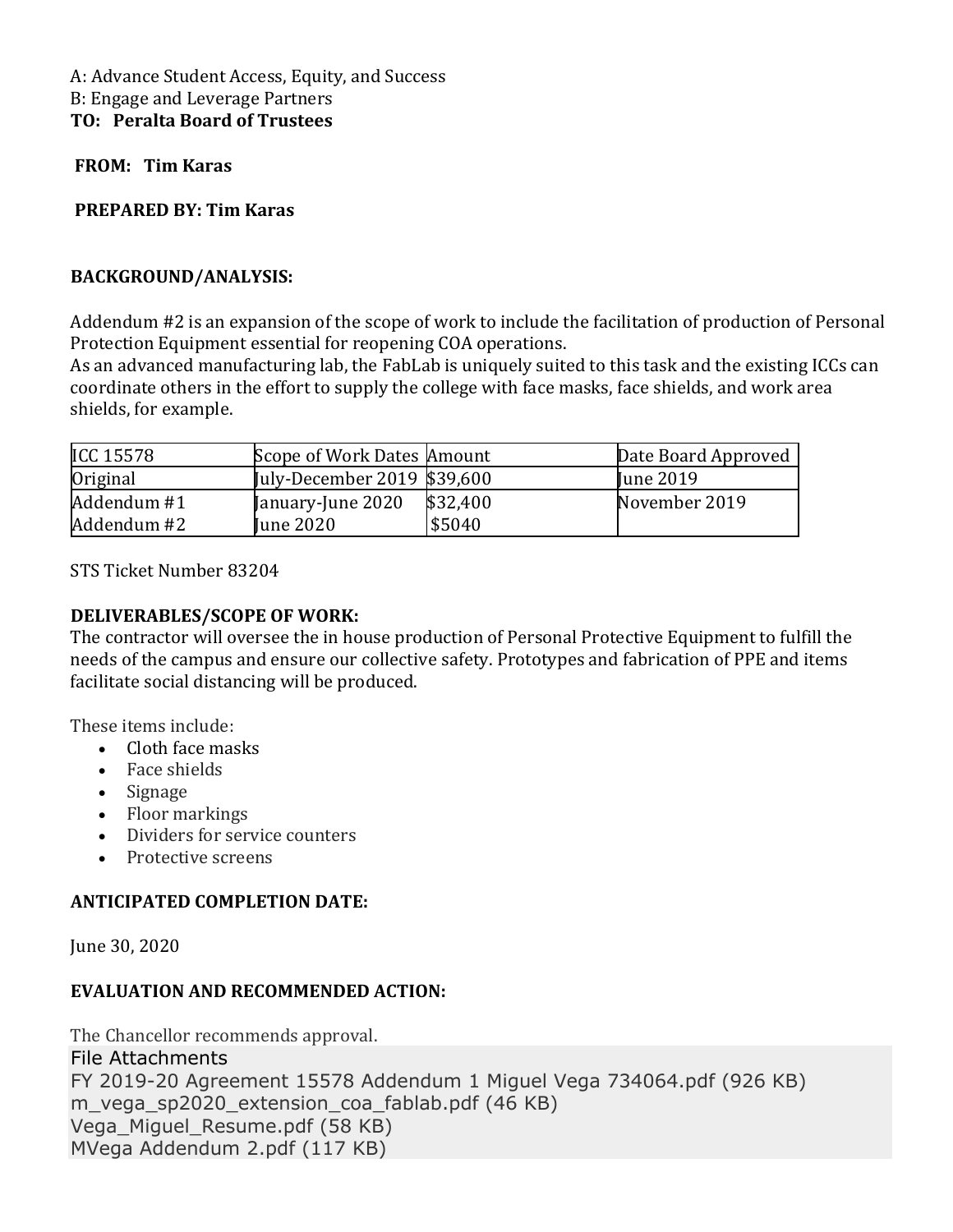All matters listed under the Consent Calendar are considered by the Board of Trustees to be routine or sufficiently supported by back-up information as to not require additional discussion. Consent Calendar *items* will be enacted by one motion. There will be no separate discussion on these items prior to the time the Board votes on them, unless a Board member requests that a specific item be removed from the *Consent Calendar for action and a separate vote. Public comment on Consent Calendar items from anyone* completing a card will be heard prior to the Board's vote on the Consent Calendar. All Board approved *contracts are subject to final negotiation and execution by the Chancellor.* 

**4. CONSENT CALENDAR - ACADEMIC AFFAIRS Subject**

**4.2 Consider Approval of an Addendum #2 to Independent Contractor Agreement (ICC #15577)** for VS Tech (Vince Stevenson) in an Amount not to Exceed \$4,480. Presenter: President Karas Meeting

Jun 9, 2020 - REGULAR MEETING OF THE BOARD OF TRUSTEES

Type

Action (Consent)

Preferred Date

Jun 09, 2020

Absolute Date

Jun 09, 2020

Fiscal Impact

Yes

Dollar Amount

\$4,480.00

Budgeted

Yes

Budget Source

Fund 01

Goals

A: Advance Student Access, Equity, and Success C: Build Programs of Distinction **TO:** Peralta Board of Trustees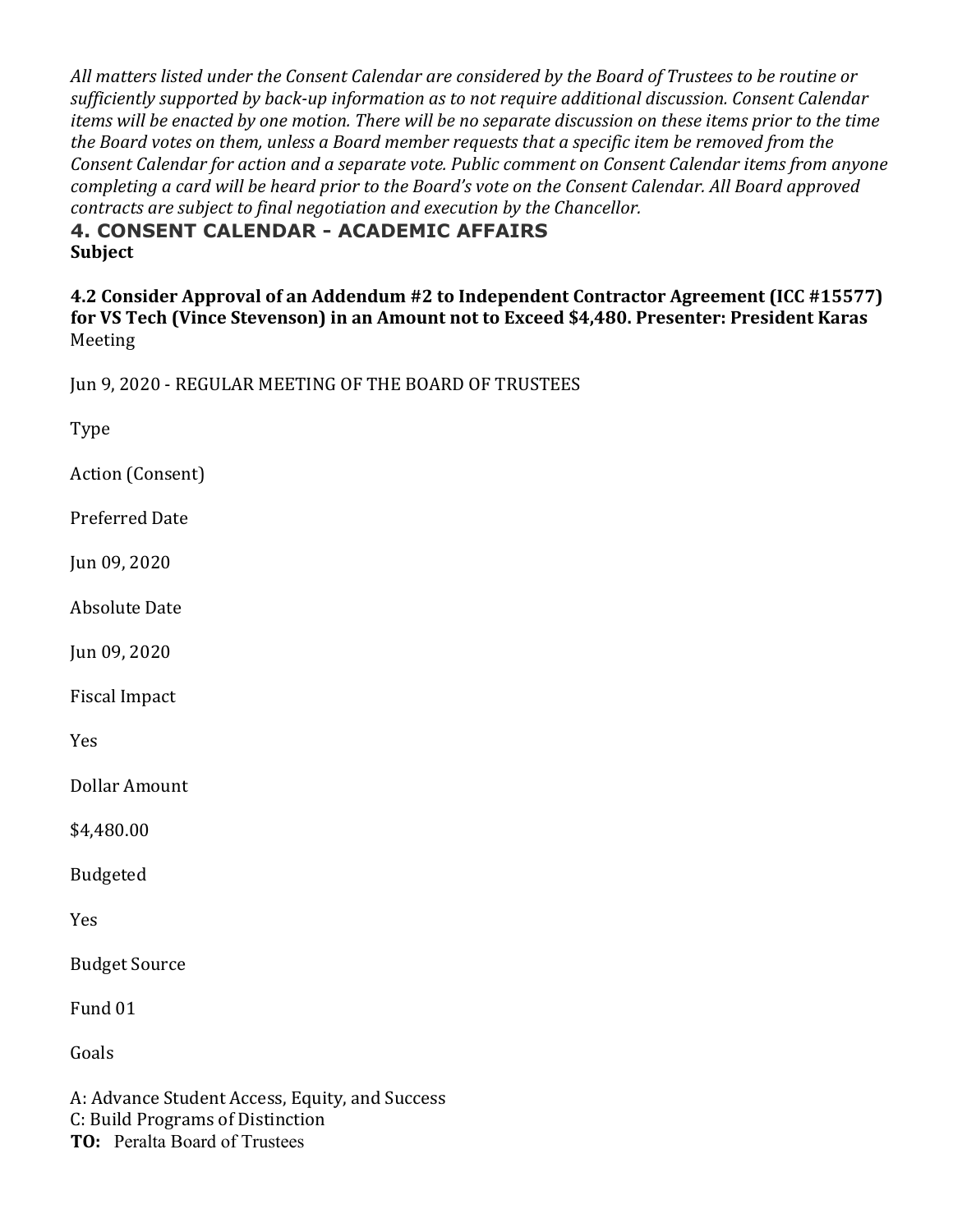**FROM**: College of Alameda

**PREPARED BY**: Dr. Tim Karas, College President

BACKGROUND/ANALYSIS:

Addendum #2 is an expansion of the scope of work to include the facilitation of production of Personal Protection Equipment essential for reopening COA operations.

As an advanced manufacturing lab, the FabLab is uniquely suited to this task and the existing ICCs can coordinate others in the effort to supply the college with face masks, face shields, and work area shields, for example.

#### **ICC 15577 Scope of Work DatesAmountDate Board Approved**

Original July-December 2019 \$35,200 June 2019 Addendum #1January-June 2020 \$28,800 November 2019 Addendum #2  $$4,480$  (pending approval at the June 9, 2020 Board meeting)

STS Ticket Number 83206

## **DELIVERABLES/SCOPE OF WORK:**

The contractor will oversee the in house production of Personal Protective Equipment to fulfill the needs of the campus and ensure our collective safety. Prototypes and fabrication of PPE and items facilitate social distancing will be produced.

These items include:

- Cloth face masks
- Face shields
- Signage
- Floor markings
- Dividers for service counters
- Protective screens

## **ANTICIPATED COMPLETION DATE:**

June 30, 2020

## **EVALUATION AND RECOMMENDED ACTION:**

The Chancellor recommends approval. File Attachments FY 2019-20 Agreement 15577 Addendum 1 VS Tech 734190.pdf (1,091 KB) vincent stevenson Resume.pdf (47 KB) FabLab VSTech expanded Statement of work VS Tech 20-21.docx.pdf (50 KB) VCTech Addendum 2.pdf (117 KB)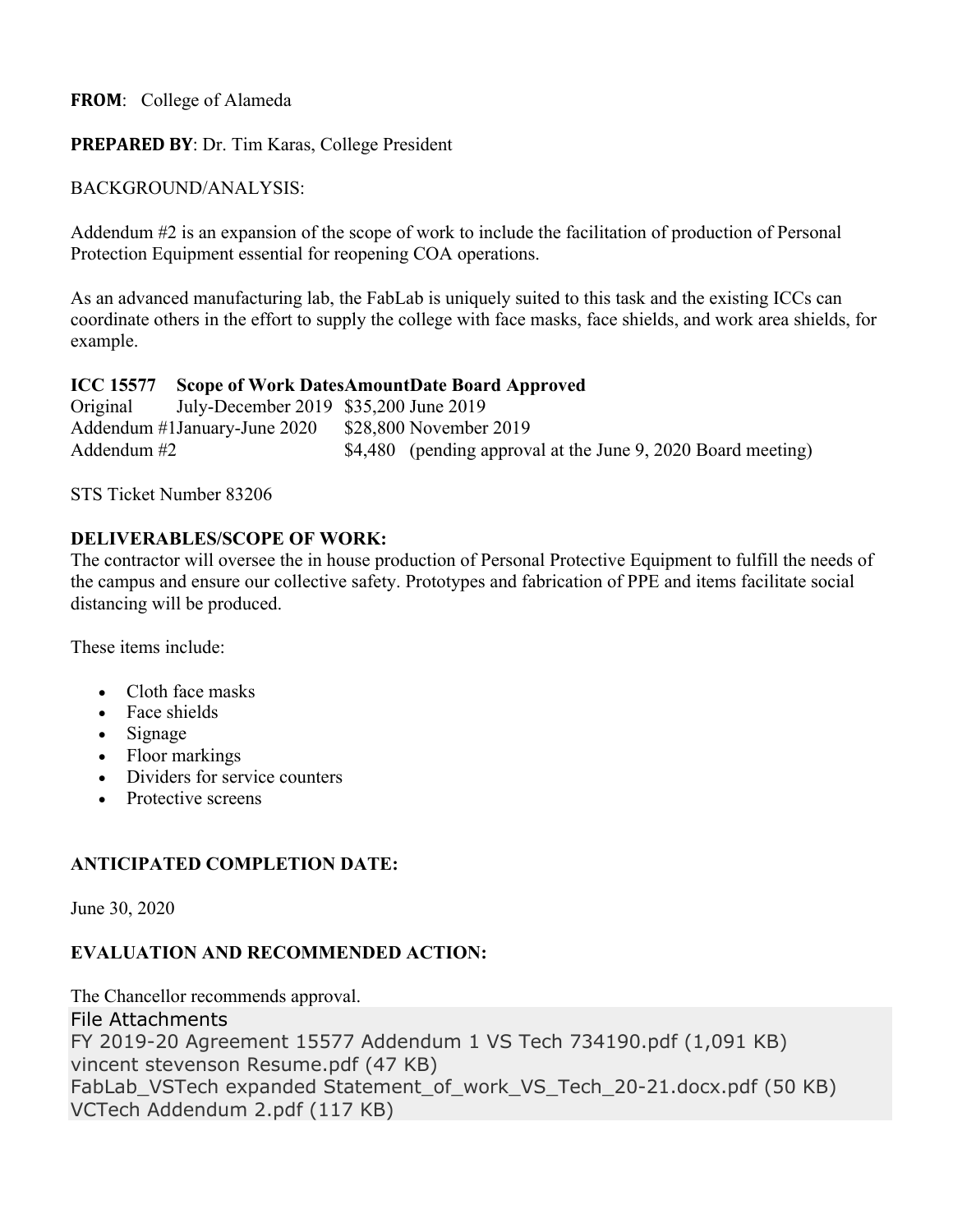All matters listed under the Consent Calendar are considered by the Board of Trustees to be routine or sufficiently supported by back-up information as to not require additional discussion. Consent Calendar *items* will be enacted by one motion. There will be no separate discussion on these items prior to the time the Board votes on them, unless a Board member requests that a specific *item be removed* from the *Consent Calendar for action and a separate vote. Public comment on Consent Calendar items from anyone* completing a card will be heard prior to the Board's vote on the Consent Calendar. All Board approved *contracts are subject to final negotiation and execution by the Chancellor.* 

**4. CONSENT CALENDAR - ACADEMIC AFFAIRS Subject**

**4.3 Consider Approval of addendum #3 to the Independent Contractor Agreement (ICC #15580)** for Idea Builder Labs (Danny Beesley) in the Amount not to Exceed \$9,540 for expansion of **scope. Presenter: President Karas**

Meeting

Jun 9, 2020 - REGULAR MEETING OF THE BOARD OF TRUSTEES

Type

Action (Consent)

Preferred Date

Jun 09, 2020

Absolute Date

Jun 09, 2020

Fiscal Impact

Yes

Dollar Amount

\$9,540.00

Budgeted

Yes

**Budget Source** 

Fund 01

Goals

C: Build Programs of Distinction B: Engage and Leverage Partners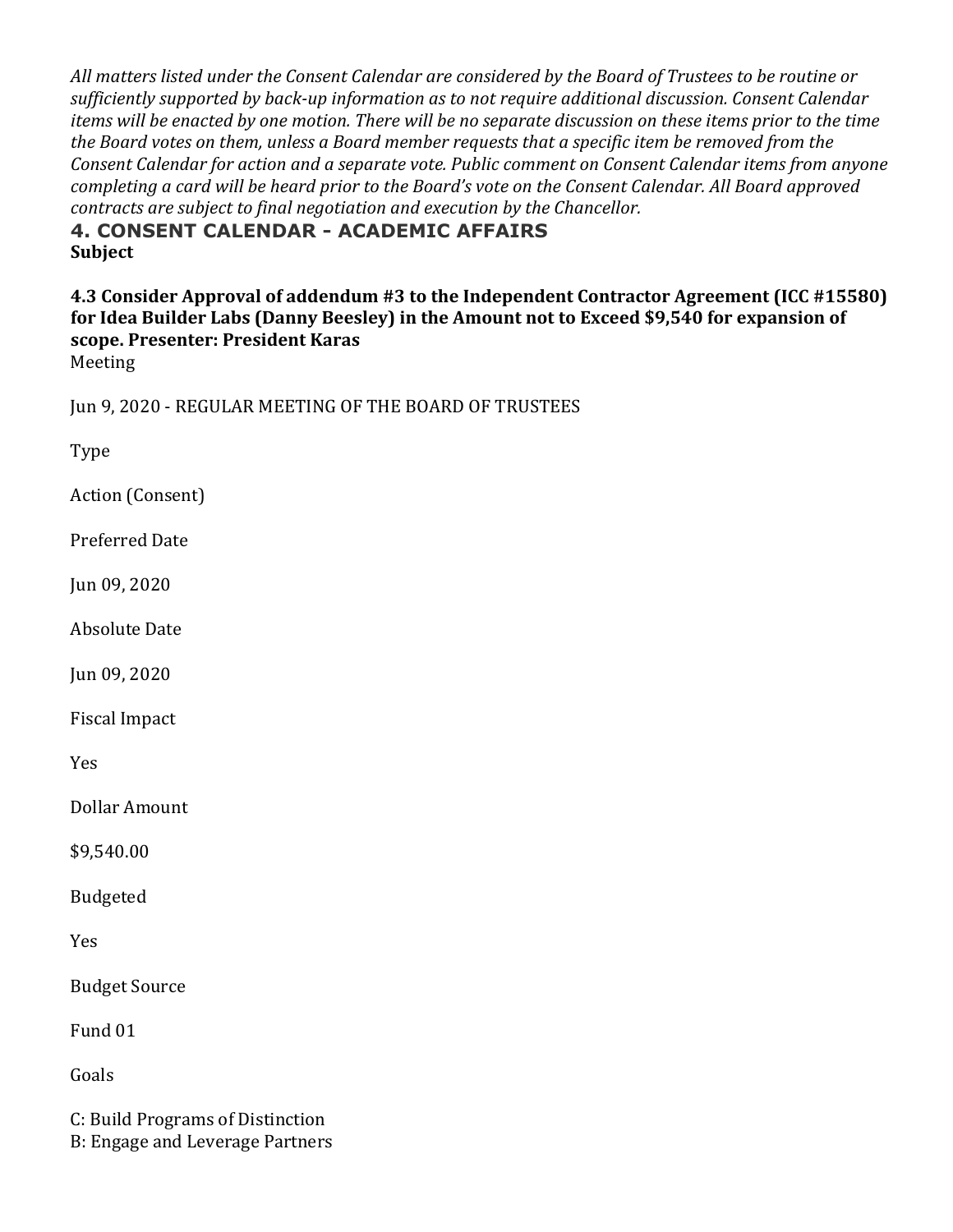#### A: Advance Student Access, Equity, and Success **TO: Peralta Board of Trustees**

## **FROM: College of Alameda**

## **PREPARED BY: Dr. Tim Karas, College President**

#### **BACKGROUND/ANALYSIS:**

Addendum #3 is an expansion of the scope of work to include the facilitation of production of Personal Protection Equipment essential for reopening COA operations.

As an advanced manufacturing lab, the FabLab is uniquely suited to this task and the existing ICCs can coordinate others in the effort to supply the college with face masks, face shields, and work area shields, for example.

| <b>ICC 15580</b> | <b>Scope of Work</b><br><b>Dates</b> | <b>Amount</b> | <b>Date Board</b><br><b>Approved</b> |
|------------------|--------------------------------------|---------------|--------------------------------------|
| Original         | July-December 2019 \$21,600          |               | <b>Iune 2019</b>                     |
| Addendum #1      | January-June 2020                    | \$14,220      | November 25, 2019                    |
| Addendum #2      | March -June 2020                     | \$23,000      | February 2020                        |
| Addendum #3      | <b>June 2020</b>                     | \$9,540       | (pending June 9th<br>board approval) |
| Total:           |                                      | \$68,360      |                                      |

STS Ticket Number 83227

#### **DELIVERABLES/SCOPE OF WORK:**

The contractor will oversee the in house production of Personal Protective Equipment to fulfill the needs of the campus and ensure our collective safety. Prototypes and fabrication of PPE and items that facilitate social distancing will be produced These items include:

• Cloth face masks

- Face shields
- Signage
- Floor markings
- Dividers for service counters
- Protective screens

## **ANTICIPATED COMPLETION DATE:**

June 30, 2020

#### **EVALUATION AND RECOMMENDED ACTION:**

The Chancellor recommends approval. File Attachments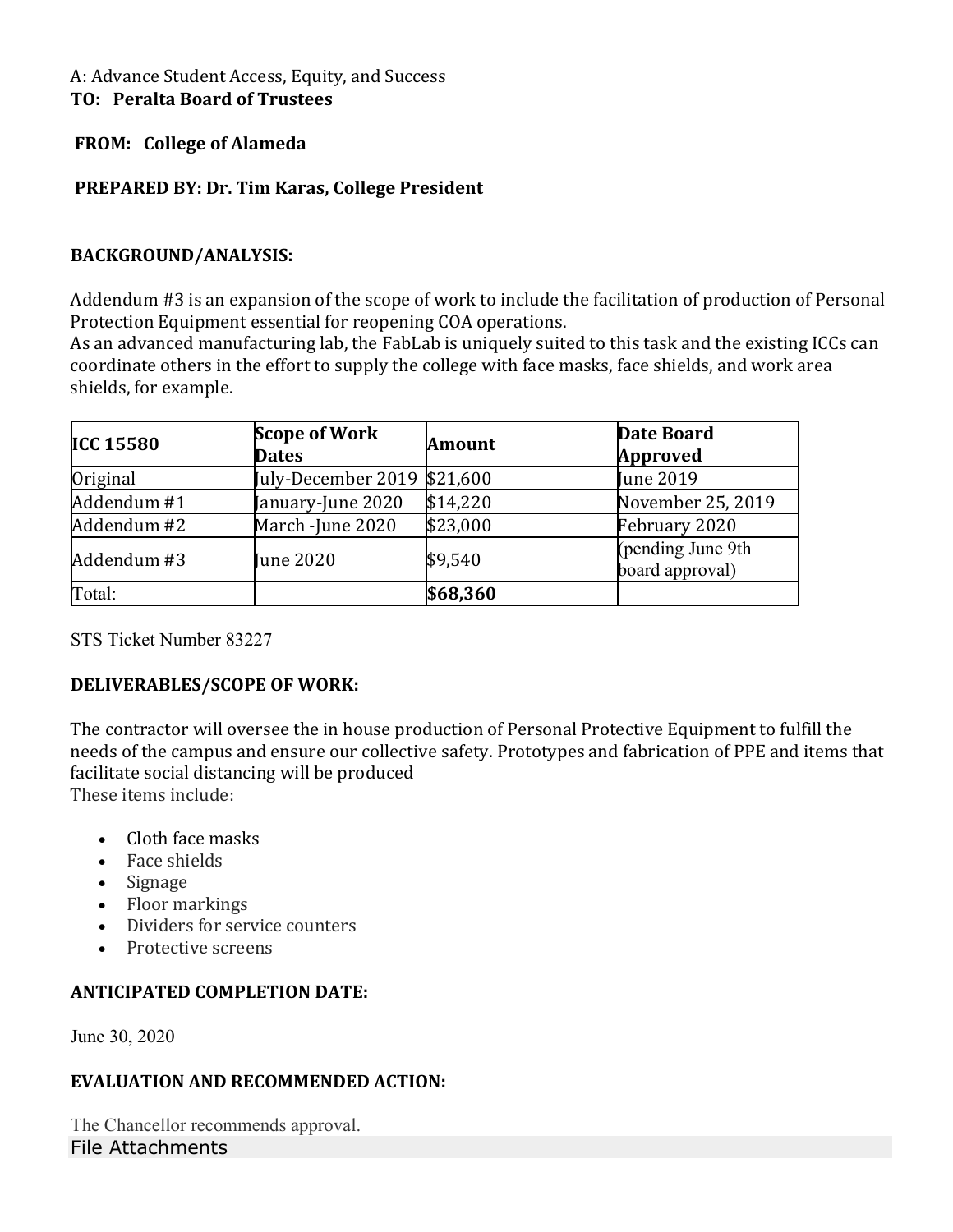Danny Beesley Resume.pdf (25 KB)

CoA FabLab Support Scope of Work IBL Danny Beesley Spring 2020.docx (9 KB) FY 2019-20 Agreement 15580 Addendum 2 Idea Builder Labs LLC 733815.pdf (1,275 KB)

IdeaBuilder Addendum 3.pdf (167 KB)

All matters listed under the Consent Calendar are considered by the Board of Trustees to be routine or sufficiently supported by back-up information as to not require additional discussion. Consent Calendar *items* will be enacted by one motion. There will be no separate discussion on these items prior to the time the Board votes on them, unless a Board member requests that a specific item be removed from the *Consent Calendar for action and a separate vote. Public comment on Consent Calendar items from anyone* completing a card will be heard prior to the Board's vote on the Consent Calendar. All Board approved *contracts are subject to final negotiation and execution by the Chancellor.* 

## **5. CONSENT CALENDAR - FACILITIES Subject**

**5.1 Consider Approval of Agreement for Architectural Services with Gutierrez/Associates** Architects & Planners, for architectural services at the College of Alameda Aviation School, in the amount of \$395,000.00. (EDA) Grant Presenter: Vice Chancellor Sata Meeting

Jun 9, 2020 - REGULAR MEETING OF THE BOARD OF TRUSTEES

Type Action (Consent) Preferred Date Jun 09, 2020 **Absolute Date** Jun 09, 2020 Fiscal Impact Yes Dollar Amount \$395,000.00 Budgeted Yes Budget Source

Measure A and the Department of Commerce's Economic Development Administration (EDA) Grant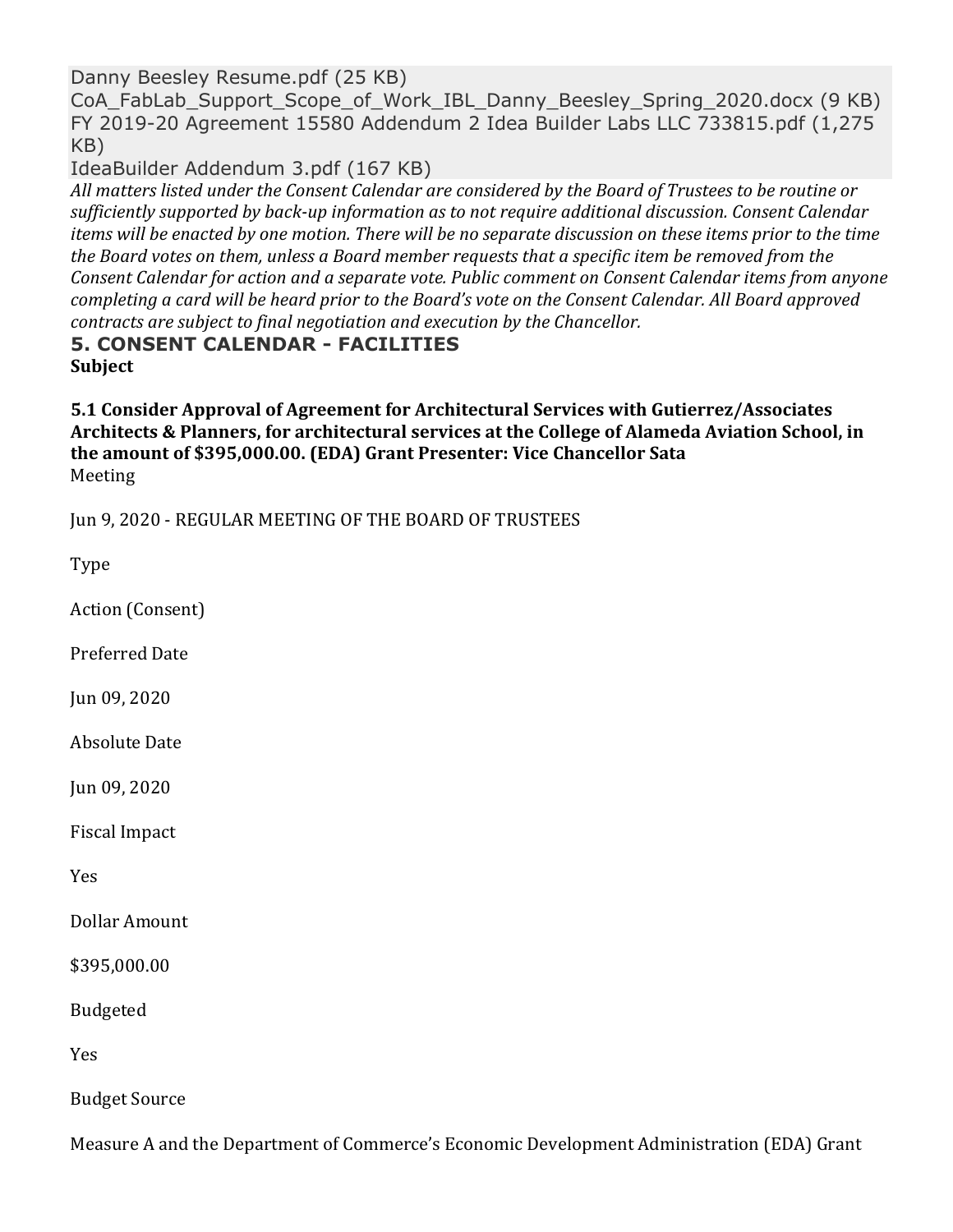**TO:** Peralta Board of Trustees

**FROM:** Department of General Services

**PREPARED BY:** Department of General Services

## **BACKGROUND/ANALYSIS:**

DGS is seeking Board approval for an architectural contract with Gutierrez/Associates in the amount of \$395,000, for the EDA and Bond funded project at the COA Aviation Center at the Oakland Airport.

In September 2018, the Department of Commerce approved the College of Alameda's application for an Economic Development Agency (EDA) investment grant in the amount of \$3,000,000. The grant requires a matching investment of \$3,000,000 from the District, which will be bond funded. This \$6,000,000 project is considered phase 1 of a two-phase project. The District has applied for State funding for phase 2 of the Aviation Center.

Consistent with Government Code Section 4525, *et seq.*, in August 2019, the District issued a Request for Proposals for architectural services for the College of Alameda (COA) Aviation Economic Development Administration Project (RFP #19-20/01). On September 6, the District's Purchasing Department received four proposals and an evaluation committee, consisting of representatives from the stakeholder group and the Department of General Services (DGS), evaluated the proposals and interviewed the vendors. Gutierrez/Associates Architects & Planners was deemed the most qualified to perform the work.

| <b>Rank Firm</b> |                              | $\mathcal{L}$ ity | <i><b>SLBE/SELBE</b></i> | Fee       |
|------------------|------------------------------|-------------------|--------------------------|-----------|
|                  | Gutiérrez/Associates Oakland |                   | <b>SLBE</b>              | \$395,000 |
|                  | <b>DSK Architects</b>        | San Francisco     | <b>SLBE</b> subs         | \$539,397 |
|                  | AE3 Partners                 | Oakland           |                          | \$438,728 |
|                  | In Feet Cubed                | San Leandro       |                          | \$559,000 |

The four finalists were as follows:

The scope of work includes modernizing and upgrading 13,243 GSF in Building B at the Aviation school. The work will proceed in several stages, as follows:

Stage 1: Relocate the main entry and will relocate and expand the composites shop;

Stage 2: Relocate and upgrade restrooms at the ground level, add restrooms at the mezzanine level, add a two-stop elevator, and will replace the existing indoor access stair; 

Stage 3: Relocate faculty offices from the ground floor to the mezzanine and reconfigure the utility room; and

Stage 4: Convert the remainder of the mezzanine to a combined instructional space for electrical and avionics.

If budget and program requirements allow, the tool room at the ground level will be converted to instructional space and a new tool area will be created. The fire alarm system, HVAC and electrical systems will be substantially replaced. The fire sprinkler system will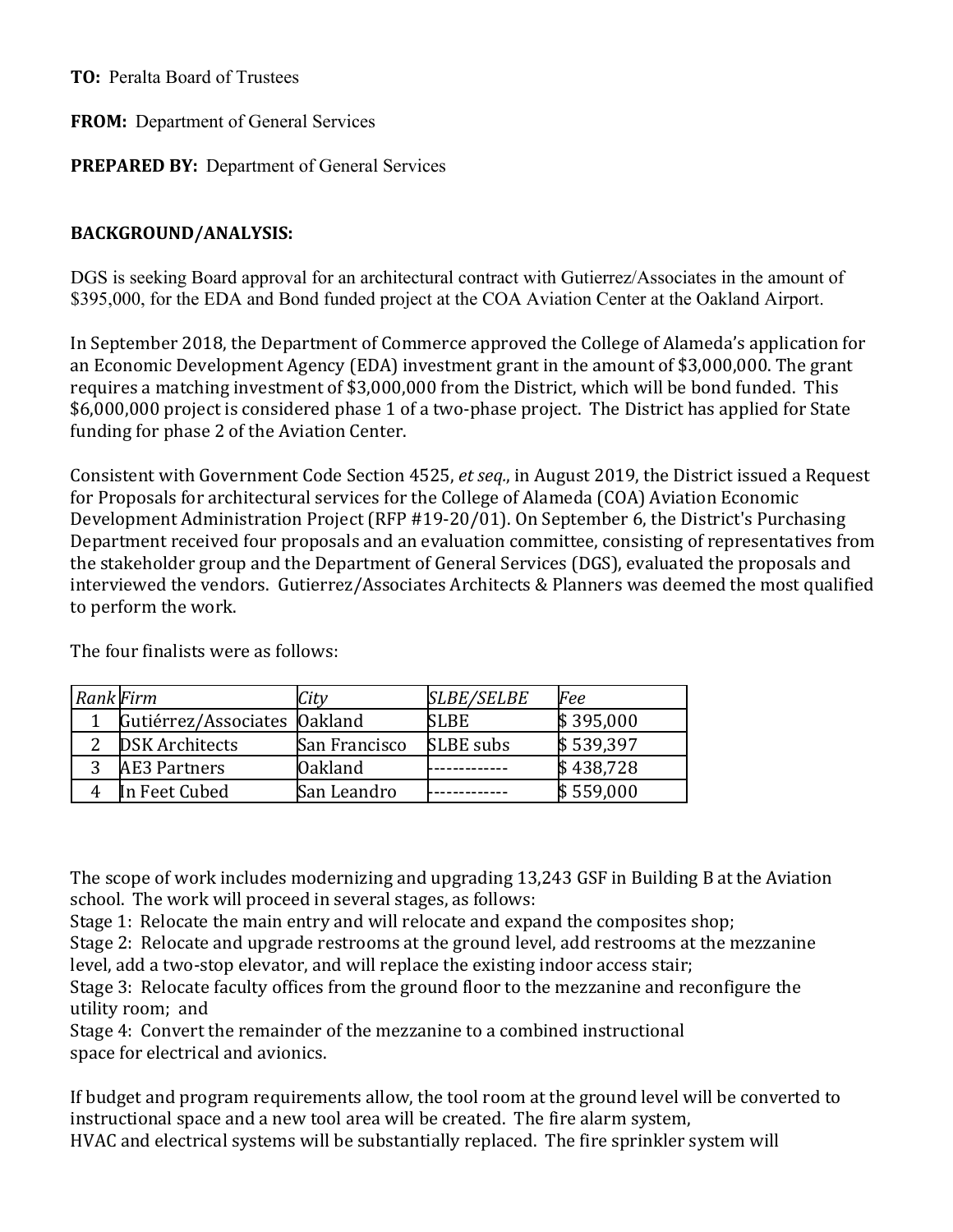be expanded. Energy efficiency and code compliance will be improved. Classrooms will be equipped with modern teaching technology and new furnishings.

Gutierrez/Associates Architects & Planners is a local Oakland based full service architectural firm. Gutierrez/Associates Architects & Planners is a minority owned firm and qualifies as small local business.

Gutierrez/Associates is located at: 315 14th Street Oakland, CA 94612 http://gaarchitecture.com/

Efren Gutierrez is the owner principal.

## **DELIVERABLES/SCOPE OF WORK:**

In addition to the scope of work below, the EDA requires that "Appendix II of CFR 200 or Architectural/Engineering checklist" is acknowledged and referenced in the contract. The scope of services under the contract includes:

- Schematic Design
- Design Development
- Construction Documentation
- Bidding assistance
- Construction administration
- Construction Closeout
- State of CA required forms submission
- DSA plan check and back check edits as required
- Solicitation support for specialty services
- Development of plans and Specifications for Construction
- And other various activities required for project completion

# **ANTICIPATED COMPLETION DATE:**

June 30, 2022

## **EVALUATION AND RECOMMENDED ACTION:**

The Purchasing Department, the DGS Director of Facilities Planning & Development, the Vice Chancellor of General Services, and Chancellor recommend approval of Agreement for Architectural Services with Gutierrez/Associates Architects & Planners for architectural services at the College of Alameda Aviation School, in an amount not to exceed \$395,000.00.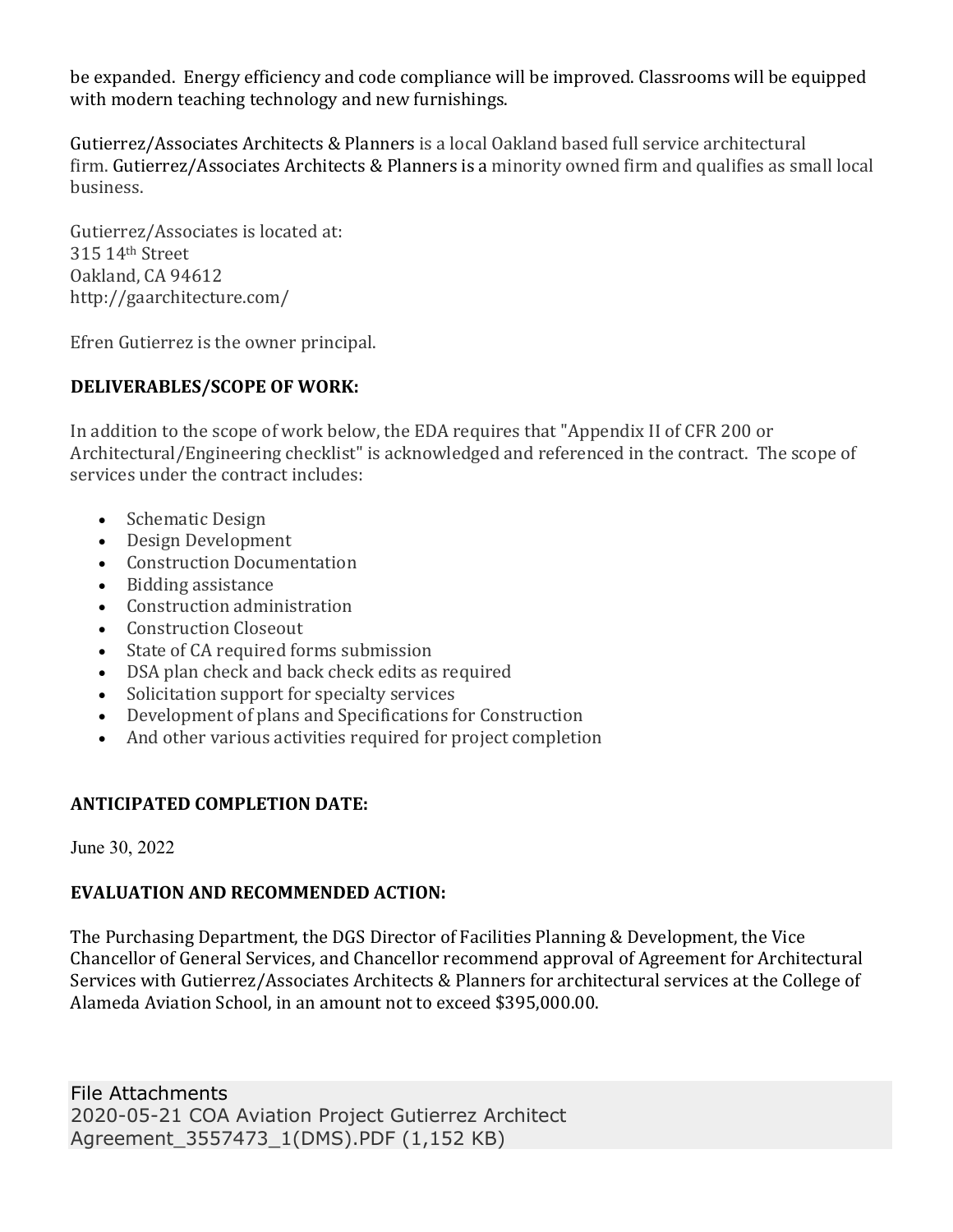All matters listed under the Consent Calendar are considered by the Board of Trustees to be routine or sufficiently supported by back-up information as to not require additional discussion. Consent Calendar *items* will be enacted by one motion. There will be no separate discussion on these items prior to the time the Board votes on them, unless a Board member requests that a specific item be removed from the *Consent Calendar for action and a separate vote. Public comment on Consent Calendar items from anyone* completing a card will be heard prior to the Board's vote on the Consent Calendar. All Board approved *contracts are subject to final negotiation and execution by the Chancellor.* 

**5. CONSENT CALENDAR - FACILITIES Subject**

**5.2 Consider Approval of Amendment No. 1 to the Independent Consultant Agreement for Professional Engineering Services with Allana Buick & Bers for the Laney Podium Waterproofing Replacement Phase 3 Project to Increase the Scope of Investigative Services in** an Amount Not-to-Exceed \$27,350.00. Presenter: Vice Chancellor Sata Meeting

Jun 9, 2020 - REGULAR MEETING OF THE BOARD OF TRUSTEES

Type

Action (Consent)

Preferred Date

Jun 09, 2020

Absolute Date

Jun 09, 2020

Fiscal Impact

Yes

Dollar Amount

\$27,350.00

Budgeted

Yes

**Budget Source** 

Measure A Funds **TO: Peralta Board of Trustees**

**FROM: Department of General Services**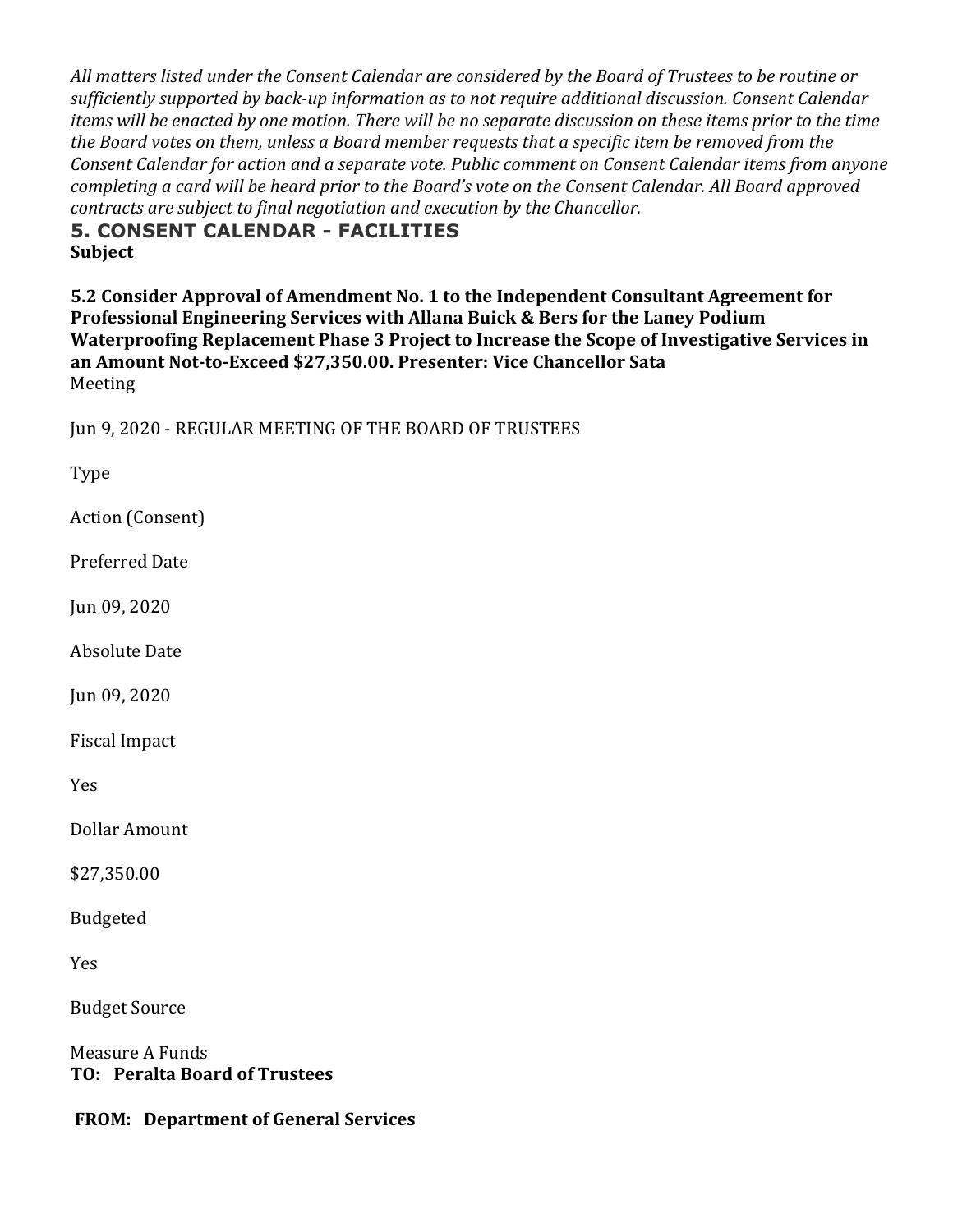#### **PREPARED BY: Swinerton CM**

#### **BACKGROUND/ANALYSIS:**

Amendment No. 1 covers additional services for Allana Buick & Bers (ABB) required to address identified leaks at the Laney Theater. The additional services include the performance of further investigations at the roof level and brick façade of the Theater building. After ABB investigates the leaks, ABB will generate a report and prepare a repair recommendation.

In late 2013, the Peralta Community College District experienced extensive water intrusion and numerous complaints from faculty and students at Laney College Campus. The District retained the services of Gale Associates to investigate the source of the leaking and to provide documentation to address the leaks. The documented work was installed in 2014 by Valentine Corporation, but the work was not successful in addressing the issue. As a result, substantial rework had to be performed.

The District then engaged the engineering services of ABB to investigate the leak issue and prepare remedial set of design documents. After the initial investigation by ABB, it was decided to proceed with the overall scope of work in three phases. ABB prepared the design for phases 1 and 2 in 2017 and 2018 respectively. The scope of work for phase 1 included repair work at various locations below southern courtyard B. The scope of work for phase 2 included completing repairs at center courtyard A; center, east, and west courtyards F; and center courtyard G. Construction of phase 1 and 2 was completed in 2018 and 2019 respectively.

The scope of work for phase 3 will entail repairs at courtyard A east, courtyard E south, various walkways throughout the campus, and miscellaneous leak repairs throughout the campus specifically at the Tower 9th floor, Student Center basement level and 4th floor, men's and women's restrooms in the breezeway below Tower Building, Fitness Center, Building A west, Building B north, and Building  $C_{\cdot}$ 

| <b>Contract</b>         | <b>Approved Amount</b> | <b>Time Extension</b> | <b>Board Approval Date</b> |
|-------------------------|------------------------|-----------------------|----------------------------|
| Original Contract       | \$265,160.00           | N/A                   | 5/12/20                    |
| Amendment No. 1         | \$27,350.00            | 0 days                | This Item                  |
| <b>New Contract Sum</b> | \$292,510.00           |                       |                            |

A summary of the original contract amount and amendments are noted below and are attached.

#### **DELIVERABLES/SCOPE OF WORK:**

Scope of Services – Laney Podium Waterproofing Replacement Phase 3

#### 1. **Investigation and Reporting Services**

- a. Receive and review available record drawings, specifications, prior investigative reports and other relevant documentation to provide our staff with an understanding of the existing construction and any previous repair efforts.
- b. Meet with Swinerton, District, and the Project Team on site initially to discuss the project, scheduling, and any specific concerns.
	- i. Proposal includes up to four (4) hours for this meeting including preparation and travel.
- c. Conduct a two (2) day site visit to review and document existing conditions of the brick façade and observe roof cores with the help of a subcontractor. Observations will be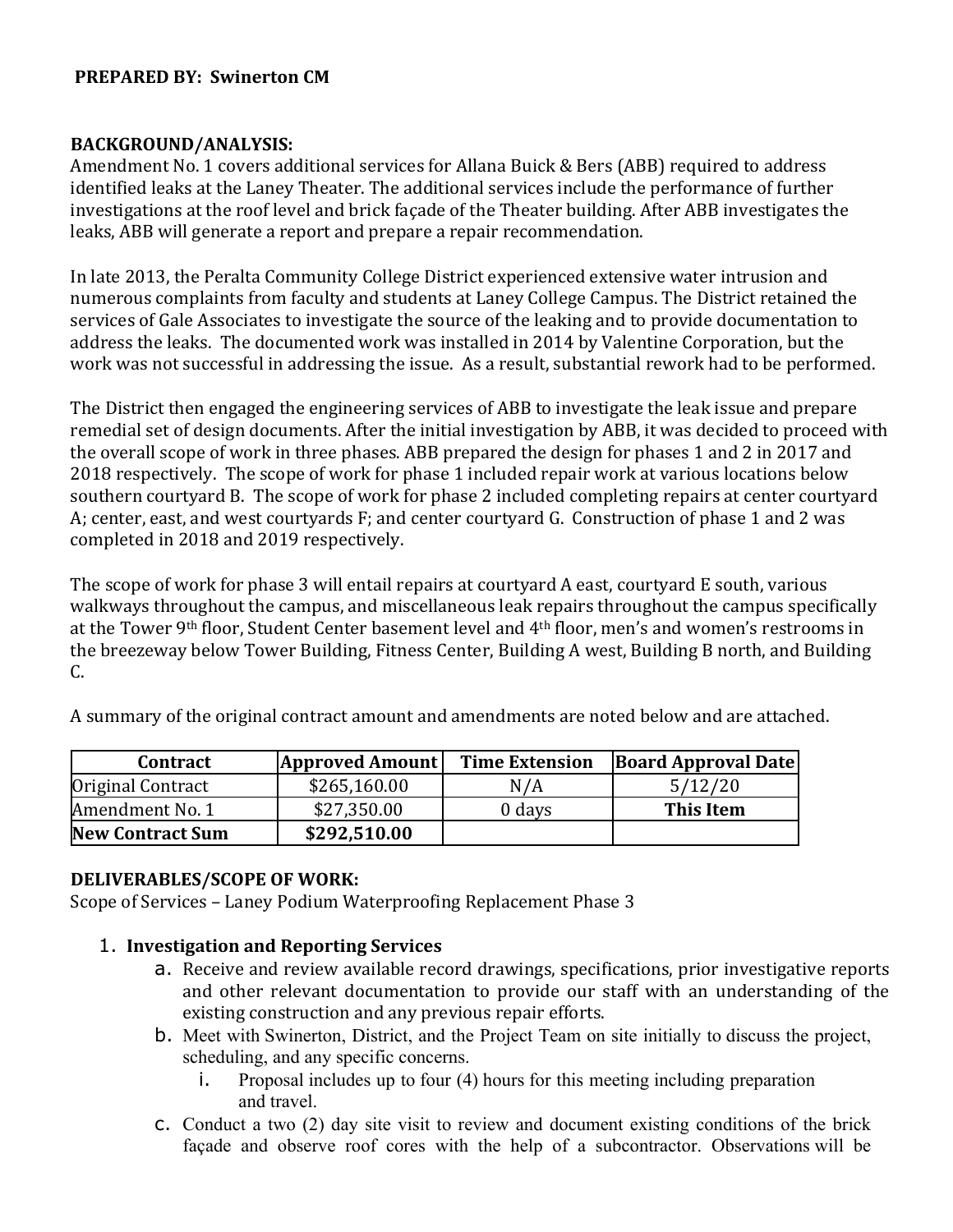documented with field notes, sketches and digital photographs which will be the basis for our report. Investigation will include:

- i. Visual review of exterior brick façade and roofing conditions to assess the following:
	- 1. Determine elevations in need of repairs, such as tuck pointing
	- 2. Identify cold joints in need of sealant work
- ii. With the assistance of a sub-contractor, observe removal of brick in a 2' x 2' section to study the condition of underlying concrete wall at cold joints and in field (assumes 4 locations)
	- 1. Budget includes an allowance for the sub-contractor.
	- 2. Assumes contractor will provide lift and lift operator to allow us to access the upper portions of the wall.
- iii. With the assistance of a qualified roofer, observe up to three (3) roof cores to evaluate the conditions of the underlying roofing membrane
	- 1. Budget includes an allowance for a roofer to provide test cuts.
	- 2. Access to roof and site will be coordinated by Swinerton and District staff.
- iv. Proposal includes one building envelope Consultant on site for up to ten (10) hours per day (20 hours total) and one roofing consultant onsite for up to eight (8) hours.
- d. Prepare a report of our field observations and preliminary repair/replacement recommendations, and recommendations for additional investigation and testing, if necessary. Report will include:
	- i. Rough order of magnitude (ROM) costs with the assistance of a contractor
- e. Meet with Swinerton and the District on one (1) occasion to review report, answer any questions, and discuss next steps.
- f.
- 1.
- i. Proposal includes up to two (2) hours for this teleconference meeting, including preparation and follow up.

## **ANTICIPATED COMPLETION DATE:**

Work will be completed by December 31, 2020.

## **EVALUATION AND RECOMMENDED ACTION:**

The Project Manager, Vice Chancellor of General Services and Chancellor recommend approval of Amendment No. 1 to Independent Consultant Agreement for Professional Engineering Services with Allana Buick & Bers for the Laney Podium Waterproofing Replacement Phase 3 Project to increase the scope of investigative services in an amount not-to-exceed \$27,350.00.

File Attachments Amendment #1 to Agreement for Professional Services (ABB)(CLEAN)\_3556762\_1(DMS).pdf (247 KB) Peralta CCD Laney Podium WP replacement phase 3 (ABB signed) 3555028 1(DMS).PDF (2,638 KB) Peralta Futility Reso re ABB - Phase 3 Remediation (SD)\_3555029\_1(DMS).PDF (107 KB)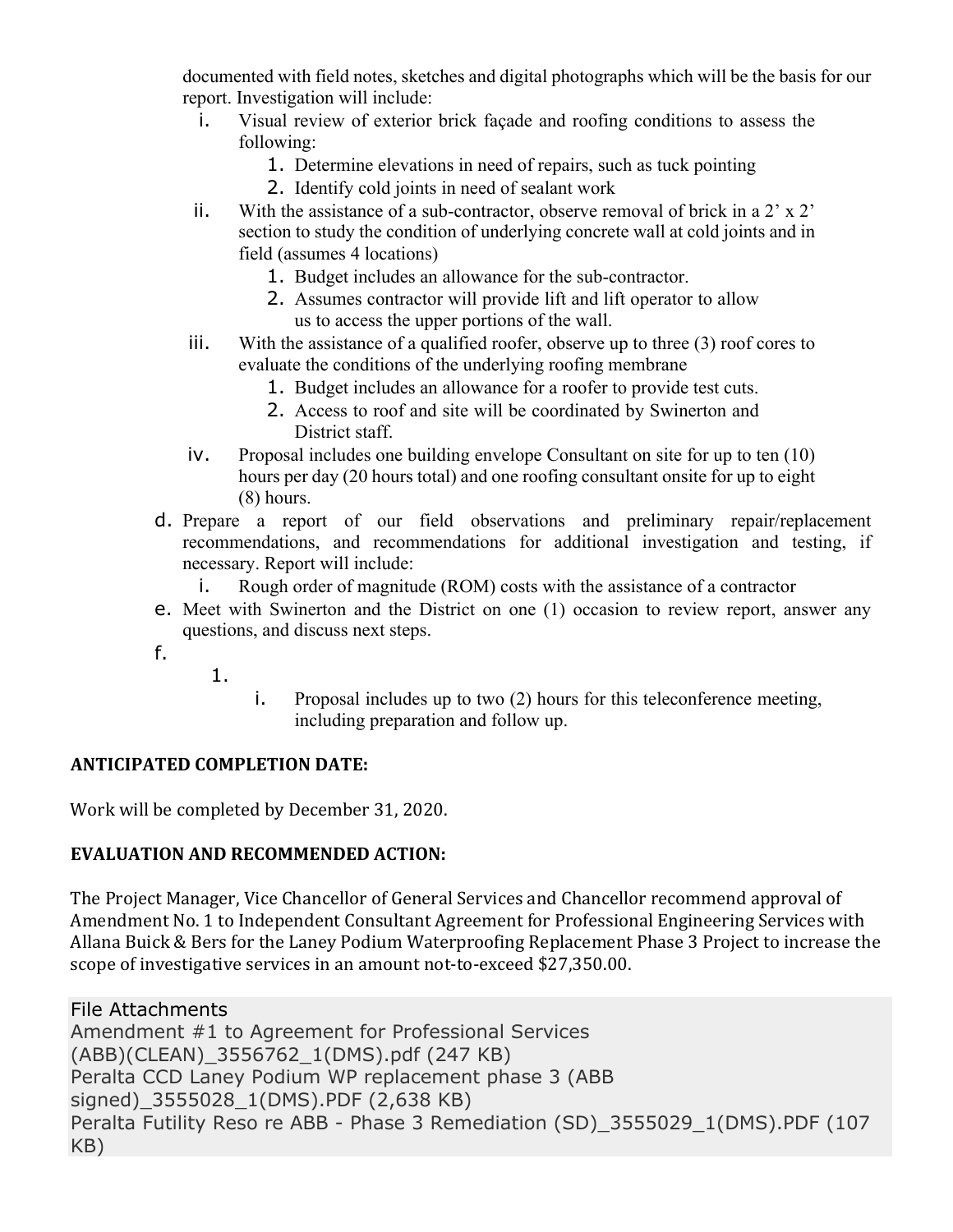All matters listed under the Consent Calendar are considered by the Board of Trustees to be routine or sufficiently supported by back-up information as to not require additional discussion. Consent Calendar *items* will be enacted by one motion. There will be no separate discussion on these items prior to the time the Board votes on them, unless a Board member requests that a specific item be removed from the *Consent Calendar for action and a separate vote. Public comment on Consent Calendar items from anyone* completing a card will be heard prior to the Board's vote on the Consent Calendar. All Board approved *contracts are subject to final negotiation and execution by the Chancellor.* 

**5. CONSENT CALENDAR - FACILITIES Subject**

**5.3 Consider Approval of Change Order No. 1 to the Agreement for Construction Services with** Rosendin Electric, Inc. for Repair and Improvement Work to Malfunctioning Parking Lot Lighting at Laney College, in an Amount not to exceed \$27,849.00. Presenter: Vice Chancellor **Sata.**

Meeting

Jun 9, 2020 - REGULAR MEETING OF THE BOARD OF TRUSTEES

Type

Action (Consent)

Preferred Date

Jun 09, 2020

Absolute Date

Jun 09, 2020

Fiscal Impact

Yes

Dollar Amount

\$27,849.00

Budgeted

Yes

**Budget Source** 

**Bond Funds TO:** Peralta Board of Trustees

**FROM:** Department of General Services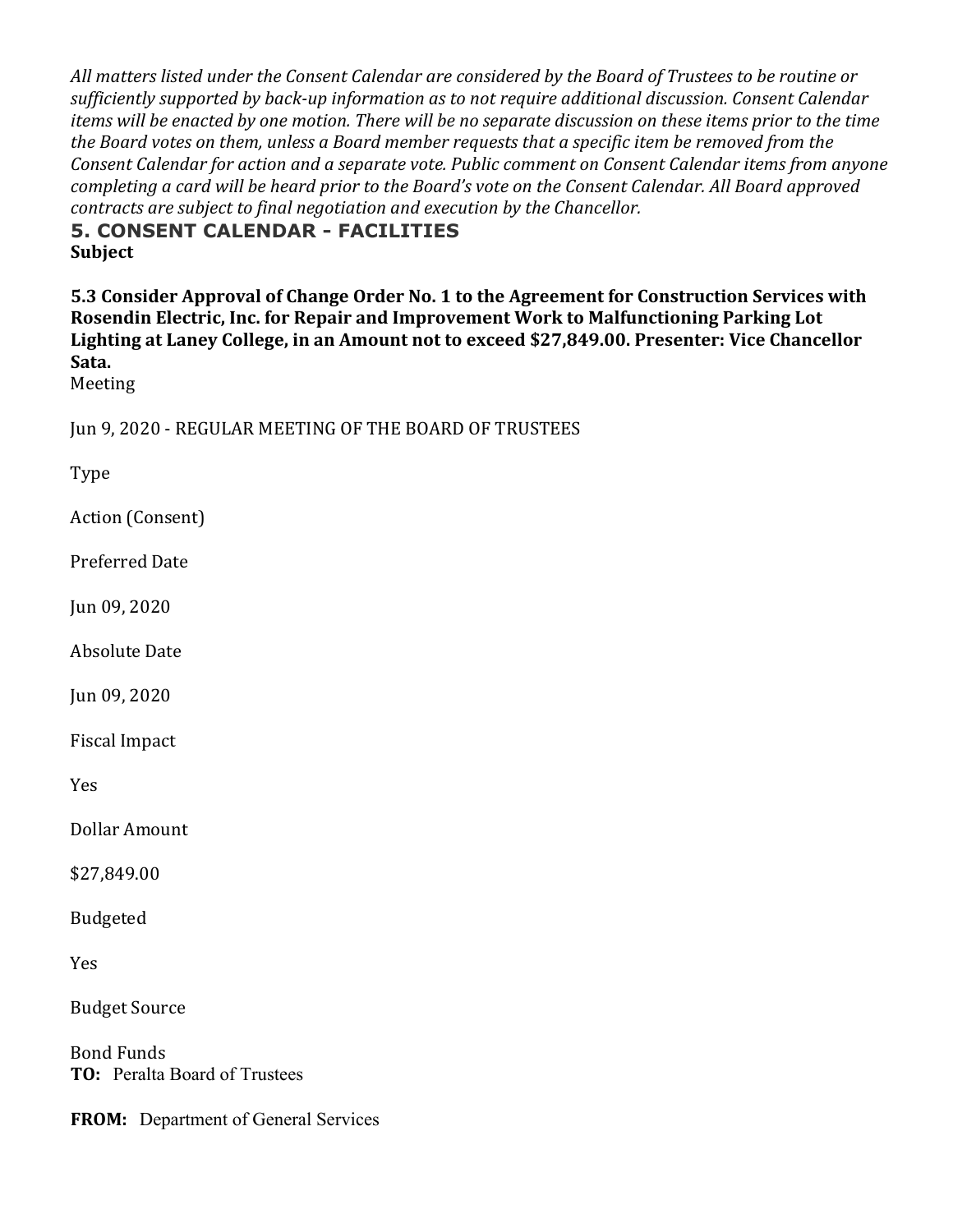#### **PREPARED BY:** Swinerton CM

#### **BACKGROUND/ANALYSIS:**

On November 14, 2019, Laney College ("Laney Campus") experienced a sudden, surge of power in the lighting control wiring which caused the circuit breaker within the transformer room located adjacent to the physical plant in Building E to fail. The resulting malfunction of the lighting in the parking lot impaired visibility at the Laney Campus during low light periods of the day ("Emergency Loss of Lighting").

On December 10, 2019, the Governing Board of Trustees approved Resolution No.19/20-15 authorizing the Chancellor, or her designee, to take all actions required to restore power to the malfunctioning parking lot lights at Laney College. At the same meeting, the Board of Trustees ratified an Agreement for Construction Services with Rosendin Electric, Inc. ("Contractor") to perform the necessary repair work. A temporary installation of gas-operated lighting addressed the winter darkness, which was a safety issue, and more permanent repair was required to adequately address the failed circuit breaker.

Repairs were completed by December 13, 2019 in three phases. The first phase was replacement a 150 amp breaker. The second phase was the removal and replacement of damaged parking lot wiring. The third phase was an investigation of the existing parking lot lighting, to ensure that faculty, students and staff were protected from risks posed by impaired visibility, particularly at night. The phase three investigation revealed that many of the existing fluorescent fixtures are inoperable and the intensity of the light is insufficient for its use.

The District is now upgrading the system and the Contractor was asked to install LED fixtures to improve lighting conditions in the parking lot. Mockups were installed and inspected in the dark. The design will add 24 LED lights at six additional poles in a pattern designed to properly illuminate the parking lot.

| Document                                                 | Change                                                                              | Price | <b>Completion Date</b>                                                | <b>Board Approval</b><br>Date |
|----------------------------------------------------------|-------------------------------------------------------------------------------------|-------|-----------------------------------------------------------------------|-------------------------------|
| Original Contract<br>for Construction<br><b>Services</b> | N/A                                                                                 |       | Ongoing, pending<br>\$80,000.00 phase 3 work<br>(additional lighting) | 12/10/2019                    |
| Change Order #1                                          | <b>Upgrade Lighting</b><br>to Illuminate<br>Parking Lot to<br><b>Improve Safety</b> |       | \$27,849.00 August 31, 2020                                           | This item.                    |
| Contract Total:                                          |                                                                                     |       | \$107,849.00 $C/O$ as a % of<br>Contract:                             | 134.81%                       |

Change Order #1 is the only change order related to this project.

Rosendin Electric has the following contracts with the District in FY 2019-20:

| Contract                                                                                  | Price | <b>Board Approval Date</b>     |
|-------------------------------------------------------------------------------------------|-------|--------------------------------|
| Laney College. Generator costs and Replacement of<br>cables in electrical manhole (CO #2) |       | \$160,122.00 December 10, 2019 |
| Laney College. Restoration of student parking lot<br>lighting                             |       | \$80,000.00 December 10, 2019  |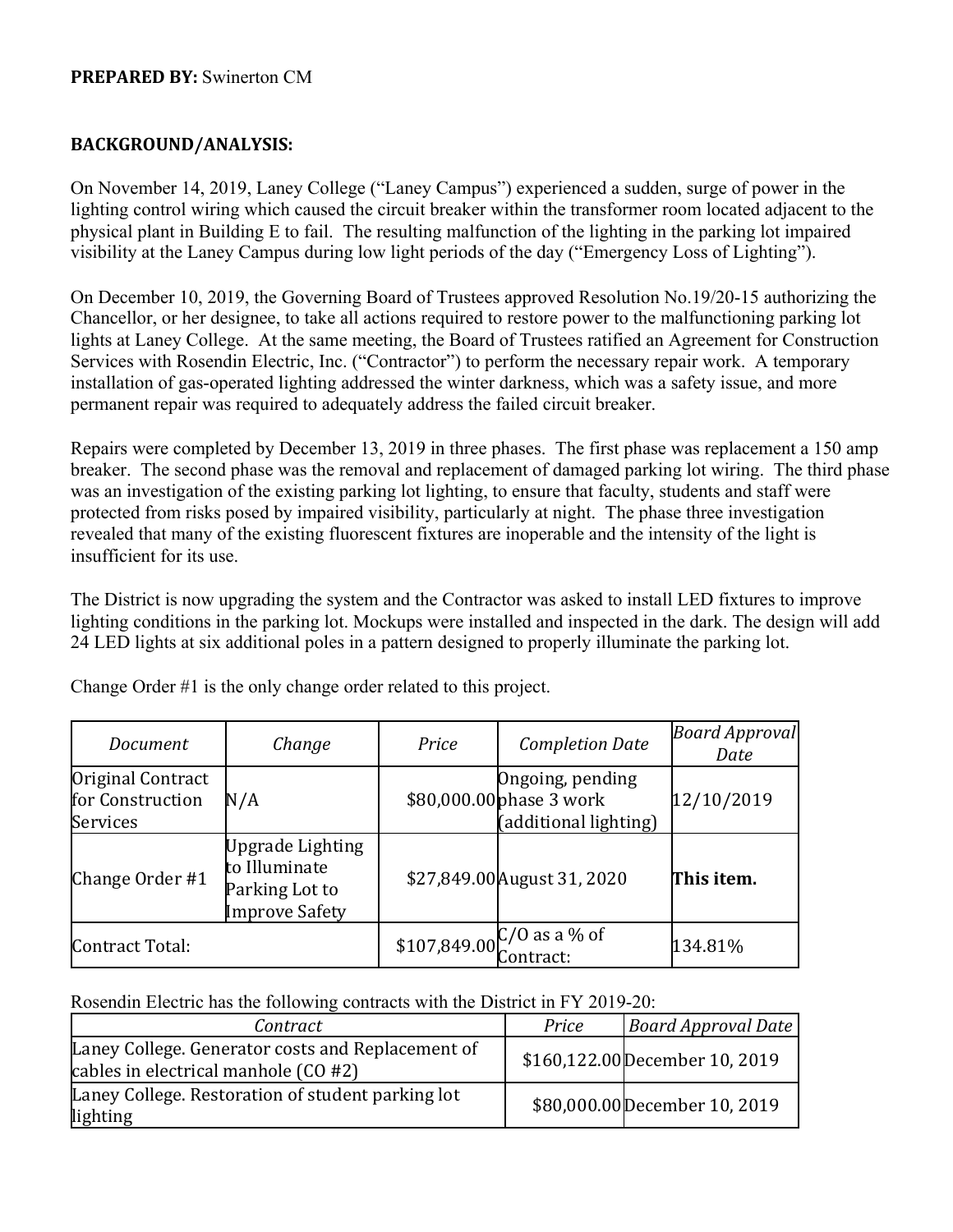| College of Alameda. Generator costs to provide power<br>to Diesel Mechanics Building (initial cost only)  |                        | $$14,500.00$ anuary 7, 2020 |
|-----------------------------------------------------------------------------------------------------------|------------------------|-----------------------------|
| College of Alameda. Generator costs in total (CO #1).                                                     |                        | $$24,786.00$ anuary 7, 2020 |
| Laney College. Improvement to Student Parking Lot<br>Lighting as described in CO # for Rosendin Electric. | \$27,849.00 This item. |                             |
| TOTAL                                                                                                     | \$307,257.00           |                             |

## **DELIVERABLES/SCOPE OF WORK:**

- 1. Contractor will safely power off, disconnect and replace twenty four (24) existing fluorescent pole mounted luminaire heads with new LED replacements that include 6" mounting arms. Four (4) LED luminaire heads will be installed per pole for a total of six (6) poles.
- 2. Contractor will relocate fourteen (14) of the removed and working fluorescent fixtures, install at specified locations, and make operable.

## **ANTICIPATED COMPLETION DATE:**

The scope of work set forth in Change Order No. 1 is anticipated to be complete by August 31, 2020.

## **EVALUATION AND RECOMMENDED ACTION:**

The College President, Vice Chancellor of General Services and Chancellor Recommend Approval of Change Order No. 1 to the Agreement for Construction Services with Rosendin Electric, Inc. for Repair and Improvement Work to Malfunctioning Parking Lot Lighting at Laney College, in an Amount not to exceed \$27,849.00.

## File Attachments

Rosendin CO#1 Laney Emergency Electrical.pdf (103 KB)

Agreement for Construction Services - Small Projects Signed 4-10-

...\_3554748\_1(DMS).PDF (2,023 KB)

2019-11-16 Resolution 19 20-15 - Laney College Emergency (Parking Lot

Li...\_3554749\_1(DMS).PDF (15 KB)

All matters listed under the Consent Calendar are considered by the Board of Trustees to be routine or sufficiently supported by back-up information as to not require additional discussion. Consent Calendar *items* will be enacted by one motion. There will be no separate discussion on these items prior to the time *the Board votes* on them, unless a Board member requests that a specific item be removed from the *Consent Calendar for action and a separate vote. Public comment on Consent Calendar items from anyone completing a card will be heard prior to the Board's vote on the Consent Calendar. All Board approved contracts are subject to final negotiation and execution by the Chancellor.* 

## **6. ACTION ITEMS Subject**

## **6.1 Ratification of Classified Personnel Items. Presenter: Vice Chancellor Whittaker** Meeting

Jun 9, 2020 - REGULAR MEETING OF THE BOARD OF TRUSTEES

Type

Action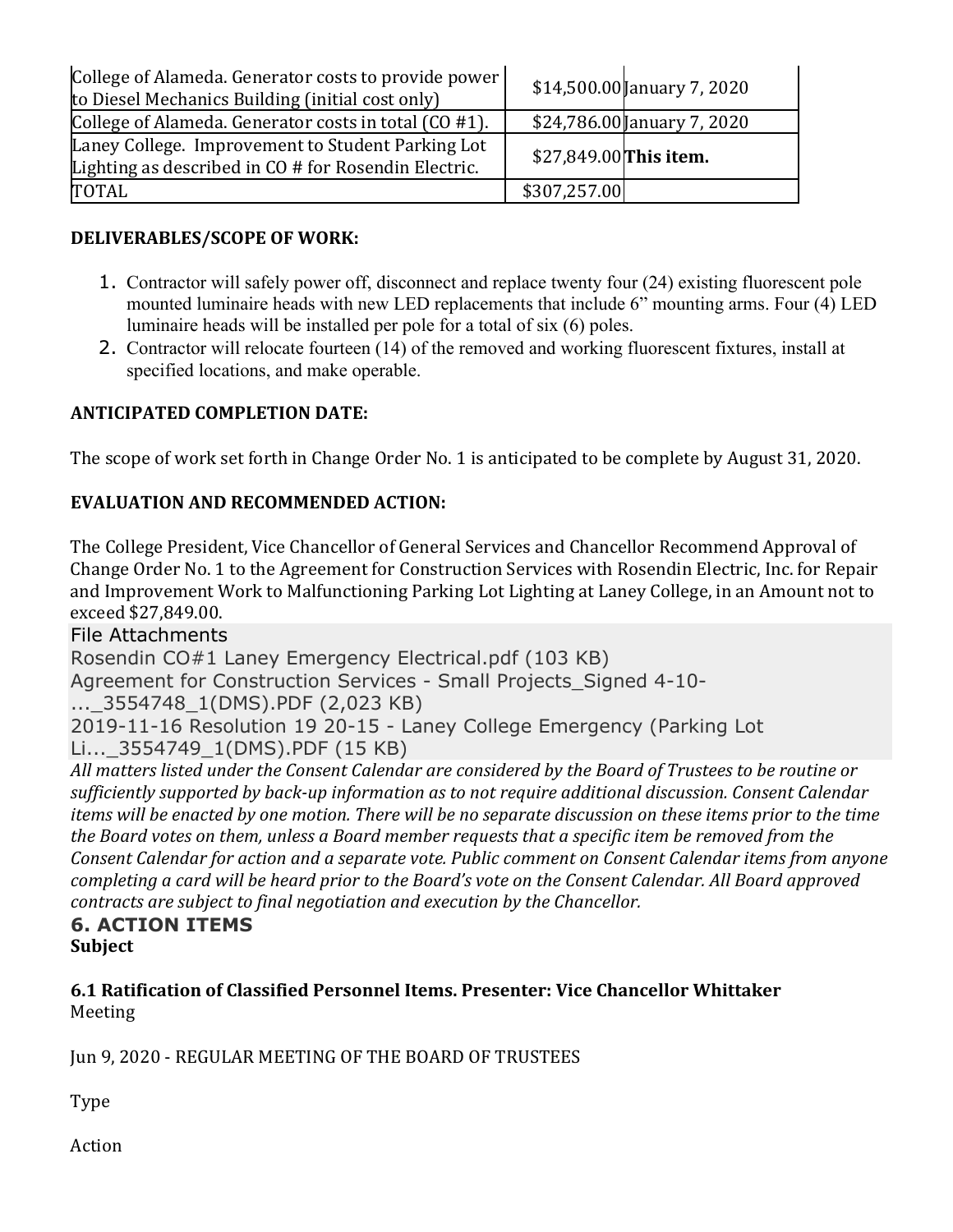Preferred Date

Jun 09, 2020

**Absolute Date** 

Jun 09, 2020

Fiscal Impact

Yes

Budgeted

Yes

**Budget Source** 

General Fund **TO: Peralta Board of Trustees**

**FROM: Chanelle Whittaker**

**PREPARED BY: Socorro Taylor**

## **BACKGROUND/ANALYSIS:**

## **RATIFICATION OF CLASSIFIED PERSONNEL ITEMS**

New employment; changes in assignment, compensation, and placement; leaves of absence; changes in staff allocation and classification

**Department/Reports to:** 

of classified personnel; retirements, phase-in retirements and resignations; and short-term temporary classified positions.

### **A. CLASSIFIED EMPLOYMENT**  $(NP = New Position * = New Employee)$

| <b>Name</b> | <b>Location</b>              |
|-------------|------------------------------|
|             | <b>Berkeley City College</b> |
| None        | <b>College of Alameda</b>    |
| None        | <b>District Office</b>       |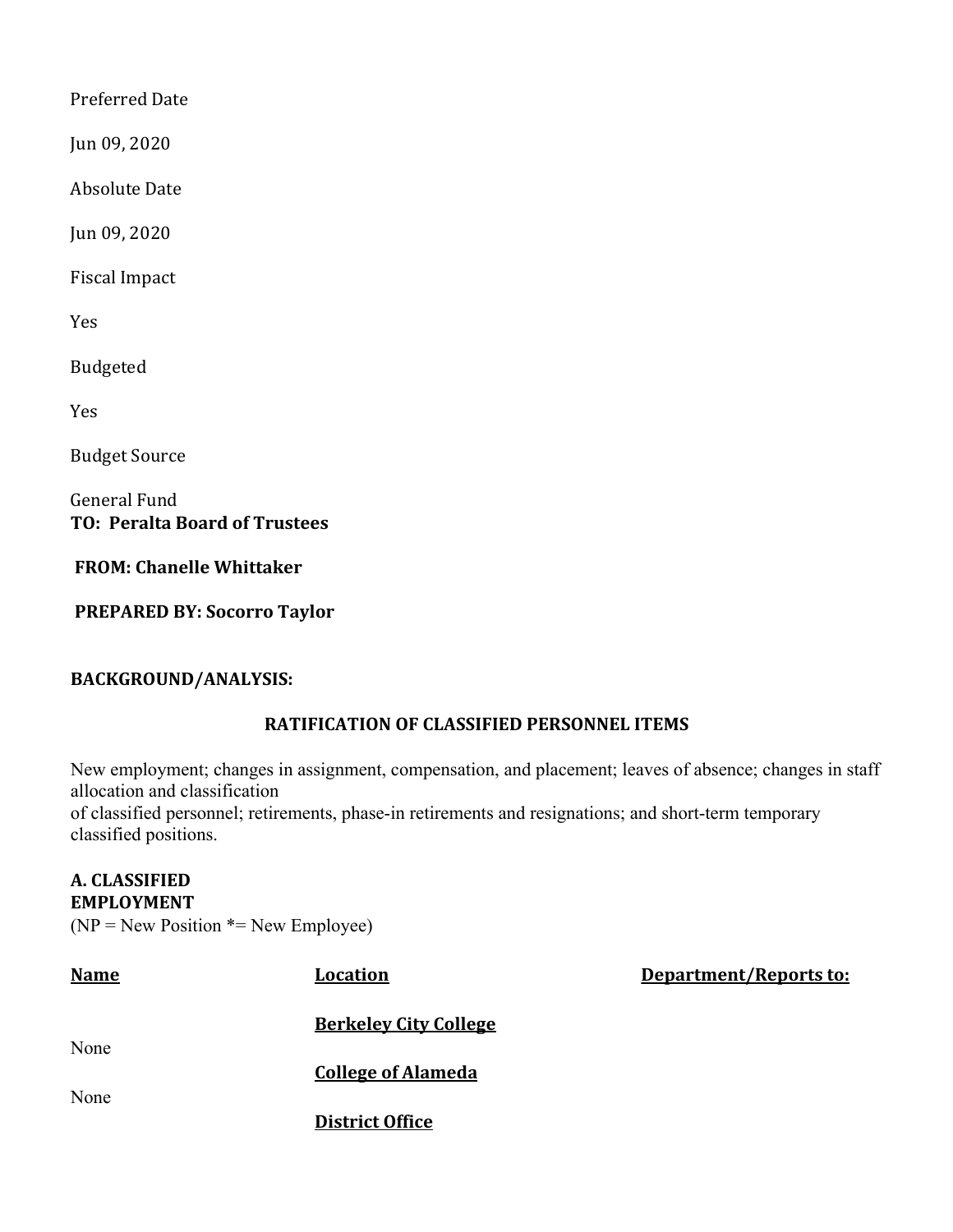Ratification of the Chancellor's classified appointment of Dante Zedd as Head Custodian, effective June 1, 2020.

Ratification of the Chancellor's classified appointment of Julie Mai as Human Resources Generalist, effective June 1, 2020.

#### **Laney College**

Lewis Thrower **Instructional Assistant/LRC** Technology Center/Dean

Ratification of the Chancellor's classified appointment of Lewis Thrower as Instructional Assistant/LRC, effective June 1, 2020.

#### **Merritt College**

| Grace Kwon* |
|-------------|
|             |

Grace Kwon\* Staff Assistant/Student Services (Office of Student Services, EOPS &<br>Staff Assistant/Student Services (Office of SSPS/Vice President Lilia Special Programs & Grants)

DSPS/Vice President Lilia Chavez

Elizabeth Maher

Ratification of the Chancellor's classified appointment of Grace Kwon as Staff Assistant, Student Services (Office of Special Programs & Grants), effective May 18, 2020.

None

## **C. LEAVE OF ABSENCE**

None

**D. PUBLIC EMPLOYEE RETIREMENT AND RESIGNATION 1. Retirement Name Location Location Department/Reports to:** 

**Berkeley City College**

None

**College of Alameda**

Dante Zedd Head Custodian General Services/Project Manager Sharon Millman

Julie Mai\* Human Resources Generalist Human Resources/Interim Vice Chancellor Chanelle Whittaker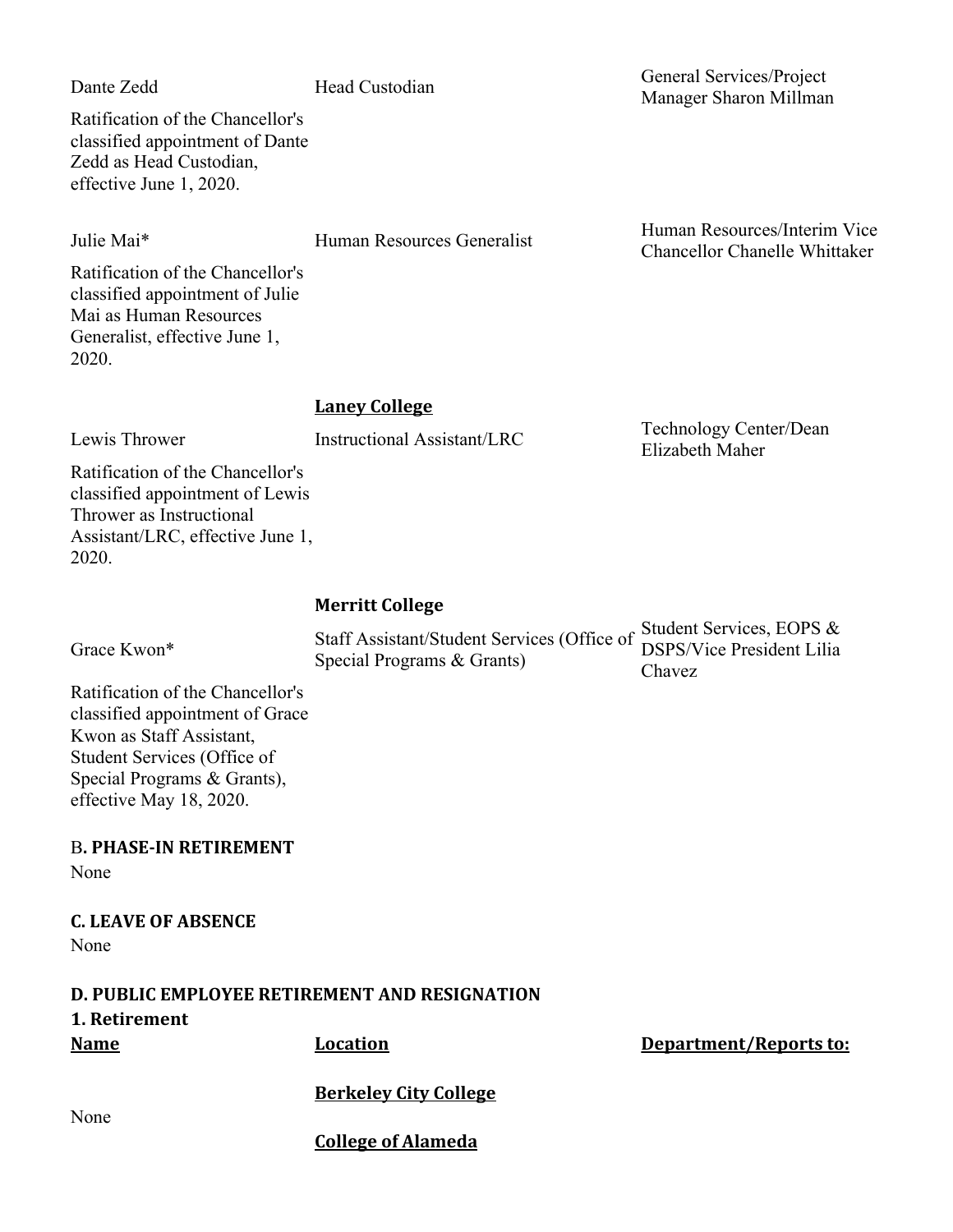| None                                   |                              |                        |
|----------------------------------------|------------------------------|------------------------|
| None                                   | <b>District Office</b>       |                        |
|                                        | <b>Laney College</b>         |                        |
| None                                   |                              |                        |
| None                                   | <b>Merritt College</b>       |                        |
| 2. Resignation                         |                              |                        |
| None                                   | <b>Berkeley City College</b> |                        |
|                                        | <b>College of Alameda</b>    |                        |
| None                                   | <b>District Office</b>       |                        |
| None                                   |                              |                        |
| None                                   | <b>Laney College</b>         |                        |
|                                        | <b>Merritt College</b>       |                        |
| None                                   |                              |                        |
| E. SHORT-TERM NON-CONTINUING POSITIONS |                              |                        |
| <u>Name</u>                            | <b>Location</b>              | Department/Reports to: |
|                                        | <b>Berkeley City College</b> |                        |
| None                                   |                              |                        |
|                                        | <b>College of Alameda</b>    |                        |
| None                                   | <b>District Office</b>       |                        |
| None                                   |                              |                        |
|                                        | <b>Laney College</b>         |                        |
| None                                   |                              |                        |
| None                                   | <b>Merritt College</b>       |                        |
|                                        |                              |                        |
|                                        |                              |                        |
| DELIVERABLES/SCOPE OF WORK:            |                              |                        |

N/A

# **ANTICIPATED COMPLETION DATE:**

N/A

# **EVALUATION AND RECOMMENDED ACTION:**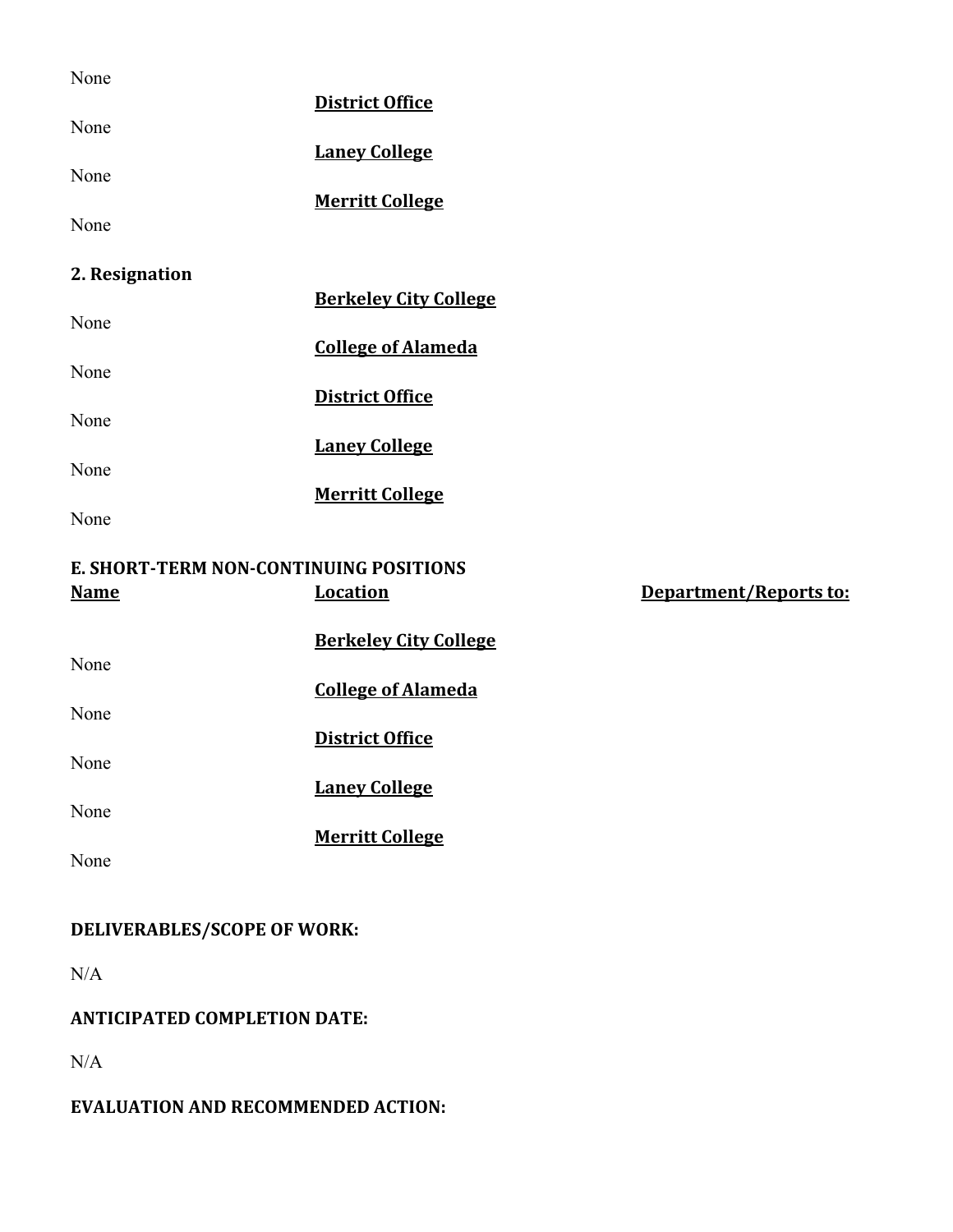## The Chancellor recommends ratification **6. ACTION ITEMS Subject**

**6.2 Ratification of Academic (Faculty) Personnel Items. Presenter: Vice Chancellor Whittaker** Meeting

Jun 9, 2020 - REGULAR MEETING OF THE BOARD OF TRUSTEES

| Type                                 |
|--------------------------------------|
| Action                               |
| <b>Preferred Date</b>                |
| Jun 09, 2020                         |
| <b>Absolute Date</b>                 |
| Jun 09, 2020                         |
| <b>Fiscal Impact</b>                 |
| No                                   |
| <b>Budgeted</b>                      |
| N <sub>0</sub>                       |
| <b>Budget Source</b>                 |
| <b>General Fund</b>                  |
| <b>TO: Peralta Board of Trustees</b> |
| <b>FROM: Chanelle Whittaker</b>      |
| <b>PREPARED BY: Socorro Taylor</b>   |
|                                      |

# **BACKGROUND/ANALYSIS:**

# **RATIFICATION OF ACADEMIC (FACULTY) PERSONNEL ITEMS**

New employment; changes in assignment, compensation, and placement; leaves of absence; changes in staff allocation and classification

N/A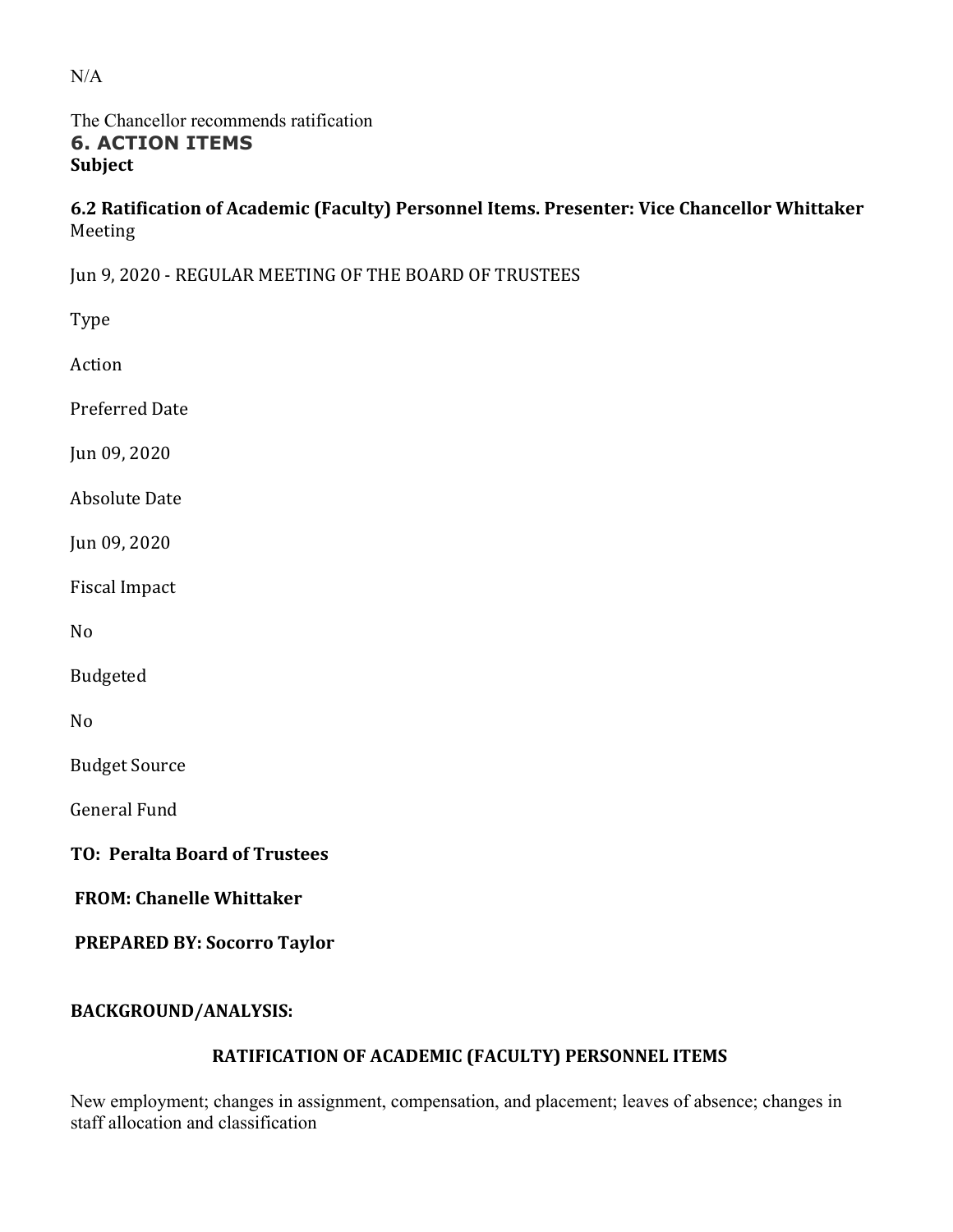of academic personnel; retirements, phase-in retirements and resignations; and equivalence of minimum qualifications for academic positions

#### **A. ACADEMIC (FACULTY) EMPLOYMENT**

 $(NP = New Position * = New Employee)$ 

| <b>Name</b>                                                    | <b>Location</b>                  | Department/Reports to:                                               |  |  |
|----------------------------------------------------------------|----------------------------------|----------------------------------------------------------------------|--|--|
| None                                                           | <b>Berkeley City College</b>     |                                                                      |  |  |
|                                                                | <b>College of Alameda</b>        |                                                                      |  |  |
| None                                                           | <b>District Office</b>           |                                                                      |  |  |
| None                                                           | <b>Laney College</b>             |                                                                      |  |  |
| None                                                           | <b>Merritt College</b>           |                                                                      |  |  |
| None                                                           |                                  |                                                                      |  |  |
| <b>B. PHASE-IN RETIREMENT</b><br>None                          |                                  |                                                                      |  |  |
| <b>C. LEAVE OF ABSENCE</b><br>None                             |                                  |                                                                      |  |  |
| D. PUBLIC EMPLOYEE RETIREMENT AND RESIGNATION<br>1. Retirement |                                  |                                                                      |  |  |
|                                                                |                                  |                                                                      |  |  |
| <b>Name</b>                                                    | <b>Location</b>                  | Department/Reports to:                                               |  |  |
| None                                                           | <b>Berkeley City College</b>     |                                                                      |  |  |
|                                                                | <b>College of Alameda</b>        |                                                                      |  |  |
| Phyllis Tappe                                                  | <b>Full-Time DSPS Instructor</b> | Student Services,<br><b>EOPS/Vice President Tina</b><br>Vasconcellos |  |  |
| Academic retirement effective May<br>30, 2020                  |                                  |                                                                      |  |  |
|                                                                | <b>District Office</b>           |                                                                      |  |  |
| None                                                           | <b>Laney College</b>             | Communications/Dean                                                  |  |  |

Academic retirement effective June 1, 2020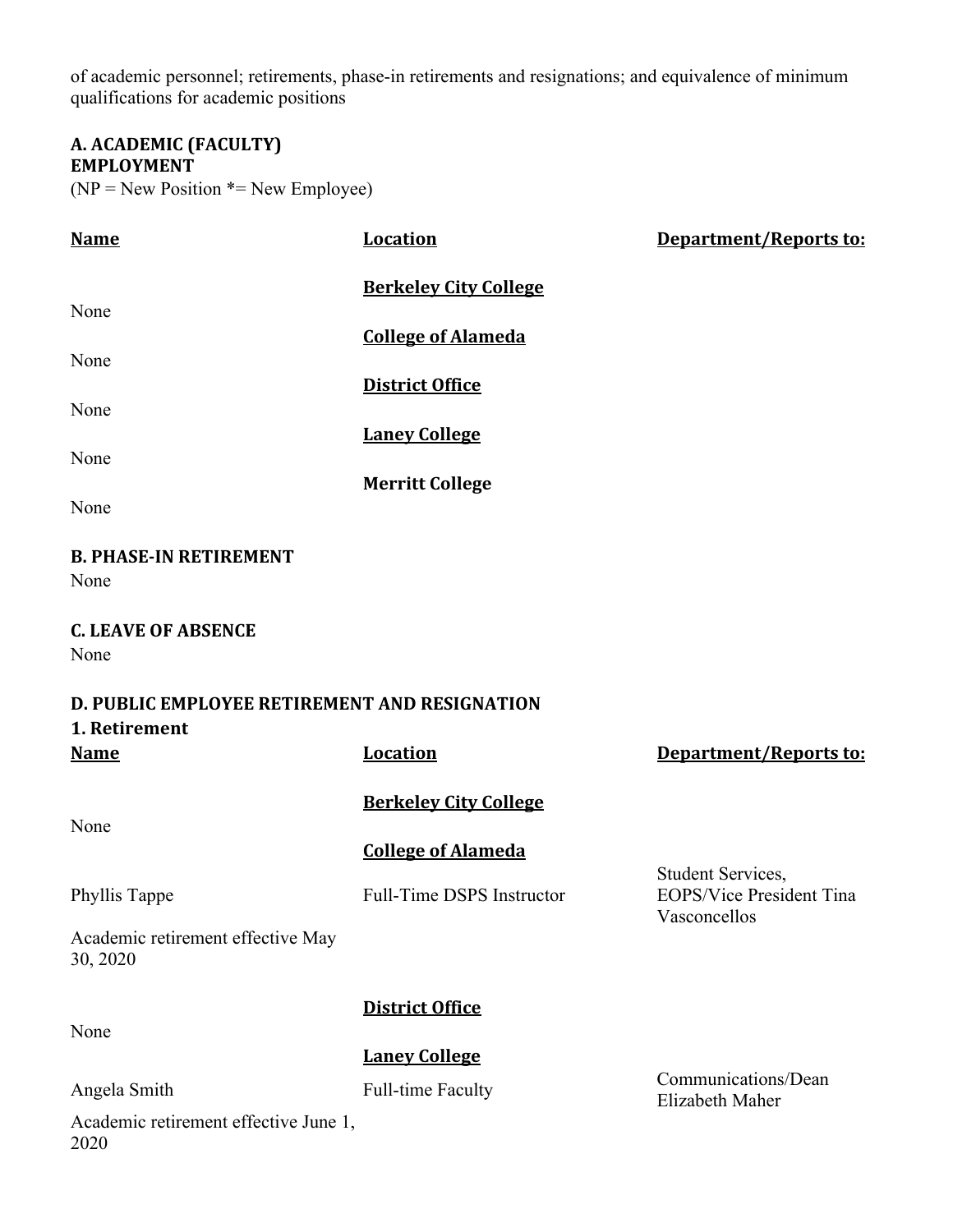## **Merritt College**

| Barbara Dimopoulos                            | FT Learning Disabilities Specialist | Instructional-VPI/Interim<br>Vice President Denise |
|-----------------------------------------------|-------------------------------------|----------------------------------------------------|
|                                               |                                     | Richardson                                         |
| Academic retirement effective July 1,<br>2020 |                                     |                                                    |
| 2. Resignation                                |                                     |                                                    |
|                                               | <b>Berkeley City College</b>        |                                                    |
| None                                          |                                     |                                                    |
|                                               | <b>College of Alameda</b>           |                                                    |
| None                                          |                                     |                                                    |
|                                               | <b>District Office</b>              |                                                    |

None

None

**Merritt College**

**Laney College**

None

## **DELIVERABLES/SCOPE OF WORK:**

 $N/A$ 

## **ANTICIPATED COMPLETION DATE:**

 $N/A$ 

## **EVALUATION AND RECOMMENDED ACTION:**

N/A

The Chancellor recommends ratification. **6. ACTION ITEMS Subject**

**6.3 Ratification of Monthly Contract Report in accordance with Administrative Policy 6340. Presenter: Chancellor Stanback Stroud** Meeting

Jun 9, 2020 - REGULAR MEETING OF THE BOARD OF TRUSTEES

Type

Action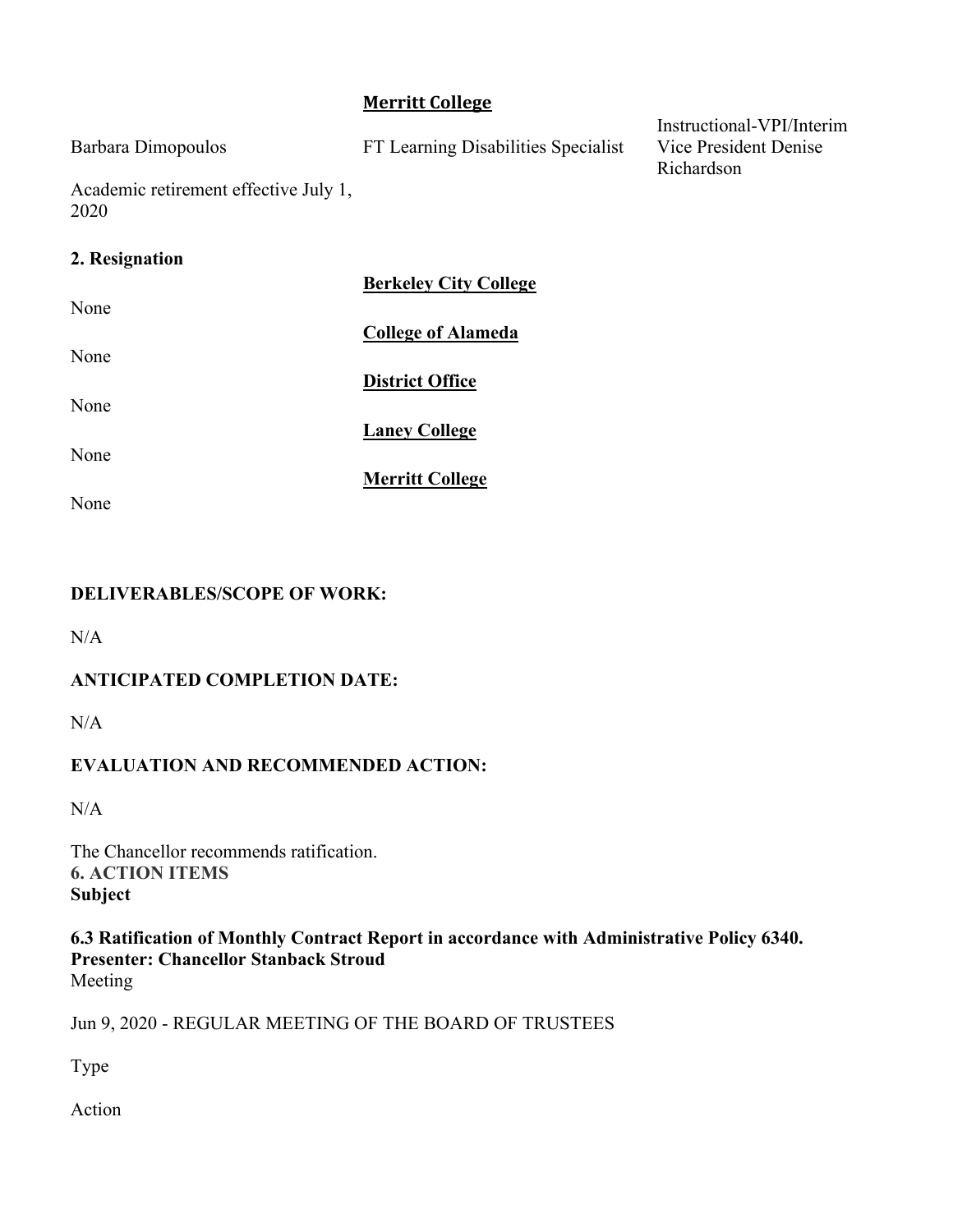Preferred Date

Jun 09, 2020

Absolute Date

Jun 09, 2020

Fiscal Impact

Yes

Budgeted

Yes

Budget Source

General Funds **TO:** Peralta Board of Trustees

**FROM:** Dr. Regina Stanback Stroud, Chancellor

**PREPARED BY:** Dr. Regina Stanback Stroud, Chancellor

#### **BACKGROUND/ANALYSIS:**

Consider Ratification of the Monthly Report of Contracts for the month of May 2020. In accordance with Administrative Policy 6340, all contracts and amendments regardless of dollar amount must be ratified by the Board of Trustees within 60 days, if not approved in advance as otherwise required herein.

#### **DELIVERABLES/SCOPE OF WORK:**

Scope of Work for each contract can be found in the monthly report.

#### **ANTICIPATED COMPLETION DATE:**

N/A

## **EVALUATION AND RECOMMENDED ACTION:**

The Chancellor recommends approval. File Attachments BOT Contract Ratification for 6.9.2020.pdf (26 KB) **6. ACTION ITEMS**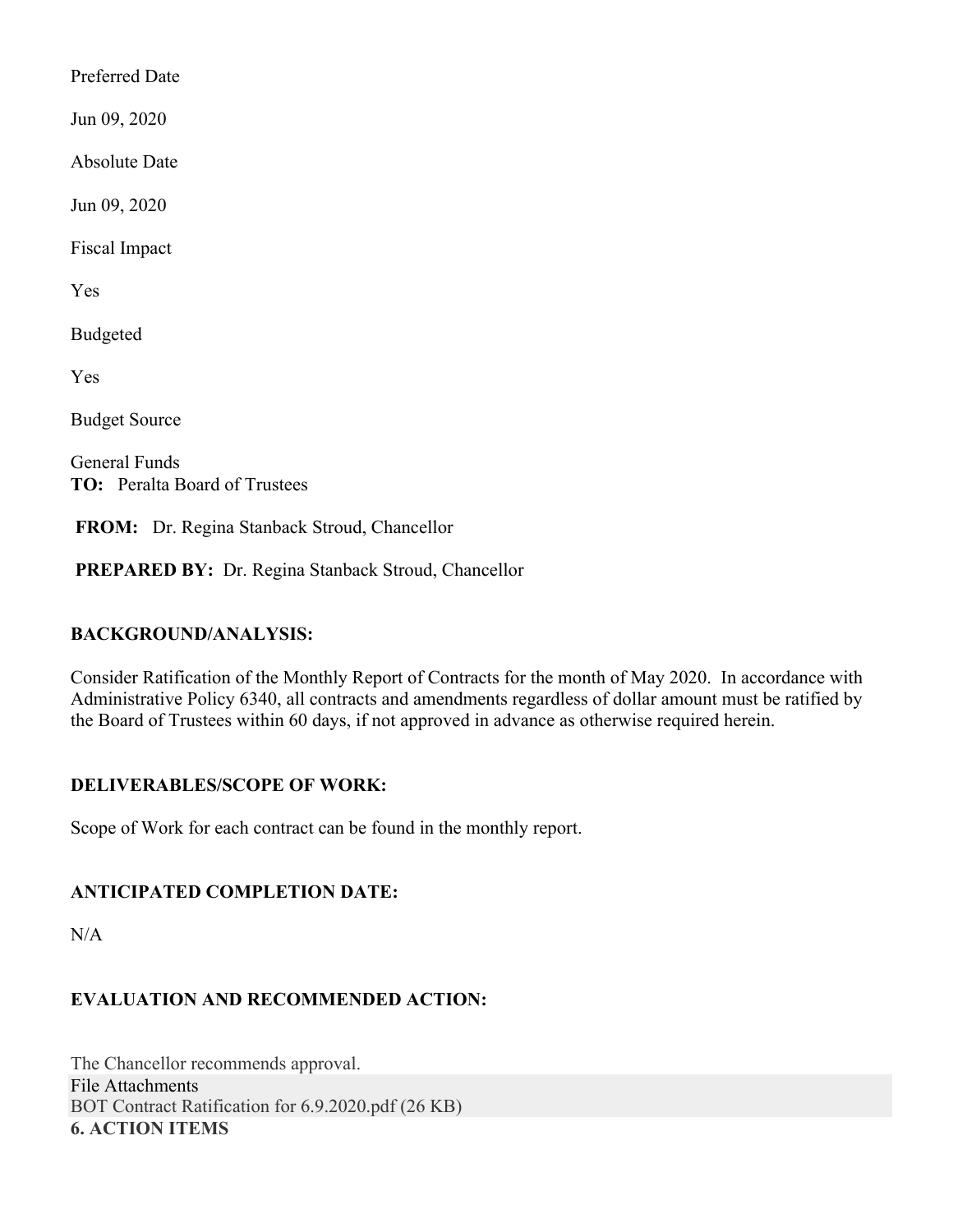#### **Subject**

### **6.4 Consider Adoption of Resolution 19/20-60 Affirming Our Commitment To Student Success For African American Students. Presenter: Chancellor Stanback Stroud** Meeting

Jun 9, 2020 - REGULAR MEETING OF THE BOARD OF TRUSTEES

Type

Action

Preferred Date

Jun 09, 2020

Absolute Date

Jun 09, 2020

Fiscal Impact

No **TO: The Peralta Community College Board of Trustees**

**FROM: The Office of the Chancellor**

#### **PREPARED BY: Dr. Regina Stanback Stroud, Chancellor**

#### **BACKGROUND/ANALYSIS:**

In March of 2020, a group of educators, policy-makers, community partners convened to coordinate the African-American Student Virtual Townhall and Black Student Success Week. On April 22, 2020, the African American Student Success Virtual Townhall was convened with over 1,000 California community college practitioners, policymakers, and national scholars to discuss financial aid reform, housing, food, technology and transportation insecurities, impacts of COVID-19 on African American students, and policy recommendations to support this student population.

African American Success Week (April 27, 2020 – May 1, 2020) was held, with an average of 300 participants participating in daily webinars covering recommendations for black student success, housing. The African American Success Week coordinating committee developed recommendations from reports developed by A2MEND, Umoja, and the California Community Colleges Black and African American Advisory Panel.

Versions of the resolution is being circulated and considered by various caucuses including, the African American California Community College Trustees (AACCCT), the California Association of Latino Community College Trustees and Administrators (CALCCTA) the Asian Pacific Islander Trustees and Administrators Caucus (APITA), CALCTA, California Community Colleges Veterans Caucus (CCCVC), and the LGBTQ Caucus.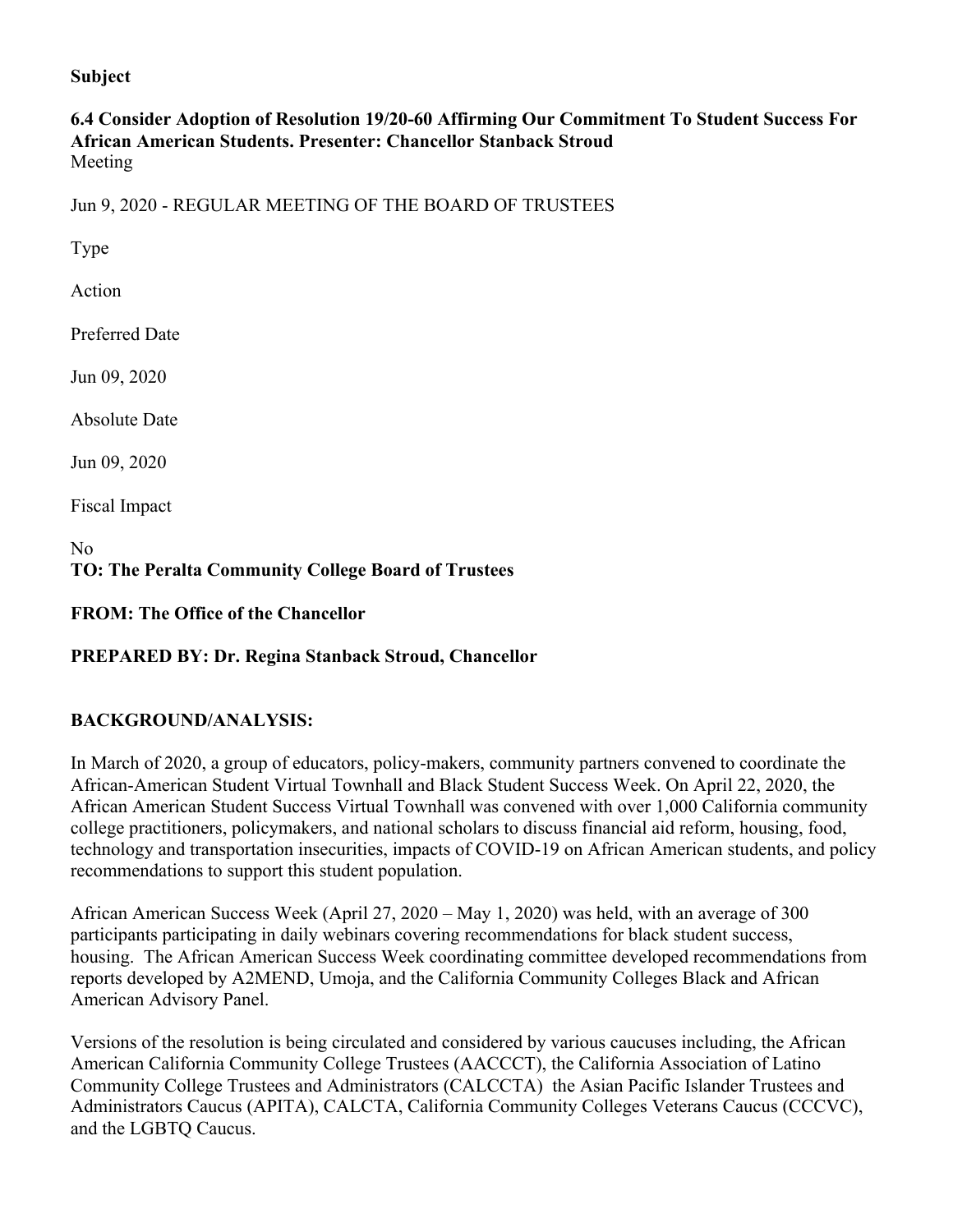## **DELIVERABLES/SCOPE OF WORK:**

 $N/A$ 

## **ANTICIPATED COMPLETION DATE:**

N/A

## **EVALUATION AND RECOMMENDED ACTION:**

The Chancellor recommends adoption.

File Attachments 06092020 BOT Resolution AFFIRMING OUR COMMITMENT TO STUDENT SUCCESS FOR AFRICAN AMERICAN STUDENTS .pdf (193 KB)

**6. ACTION ITEMS Subject**

**6.5 Consider Approval of Resolution 19/20-61, Notice of Governing Board Member Election Specification of the Election Order for November 3, 2020. Presenter: Chancellor Stanback Stroud** Meeting

Jun 9, 2020 - REGULAR MEETING OF THE BOARD OF TRUSTEES

Type

Action

Preferred Date

Jun 09, 2020

Absolute Date

Jun 09, 2020

Fiscal Impact

No **TO: The Peralta Community College Board of Trustees**

**FROM: The Office of the Chancellor**

**PREPARED BY: Dr. Regina Stanback Stroud, Chancellor**

**Background/Analysis:**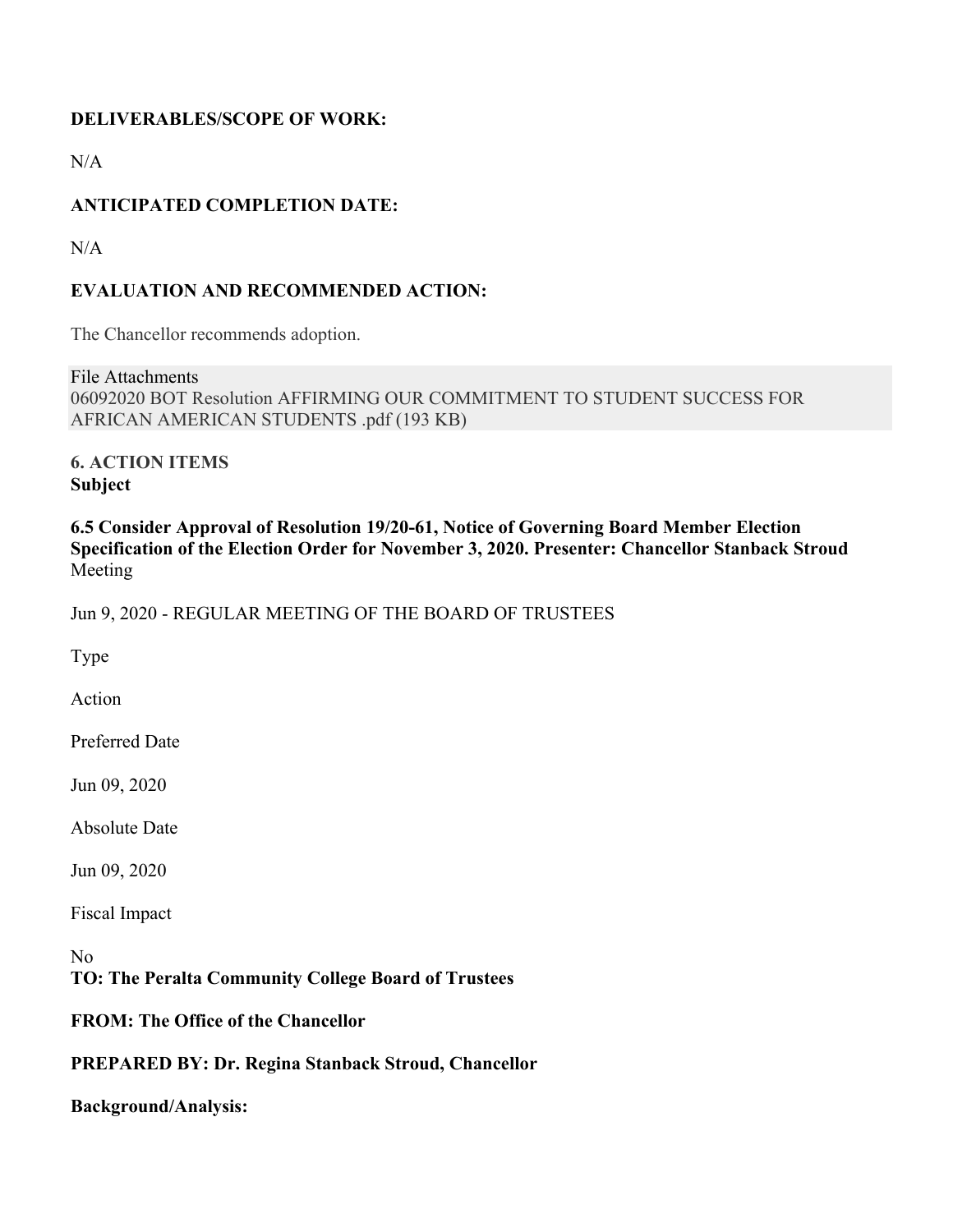California Education Code Sections 5323 and 5340 require notification of the order of consolidation of governing board elections for school districts or community college district governing board member elections.

To fulfill the requirements of Education Code 5322, each district's governing board, or an authorized officer thereof, must deliver specifications of the election order in the form of a resolution to the County Superintendent of Schools. This resolution shall include the authority for ordering the election, the date of the election, the purpose of the election and the signature of the officer or clerk of the board authorized to sign such resolution. The District will have four (4) board member vacancies to be filled at the November 3, 2020 election. Resolution 19/20-61 sets forth the authority for ordering the election, the authority for the specification of the election order.

## **Deliverables and Scope of Work:**

 $N/A$ 

## **Anticipated Completion Date:**

 $N/A$ 

## **Evaluation and Recommended Action:**

The Chancellor recommends that the Board adopt Resolution No. 19/20-61 as presented. File Attachments 1920-61 - election order (1).pdf (54 KB) **6. ACTION ITEMS Subject**

#### **6.6 Consider Approval of Resolution 19/20-62, Tie Vote in Governing Board Election with Run-Off Election. Presenter: Chancellor Stanback Stroud** Meeting

Jun 9, 2020 - REGULAR MEETING OF THE BOARD OF TRUSTEES

Type

Action

Preferred Date

Jun 09, 2020

Absolute Date

Jun 09, 2020

Fiscal Impact

No **TO: The Peralta Community College Board of Trustees**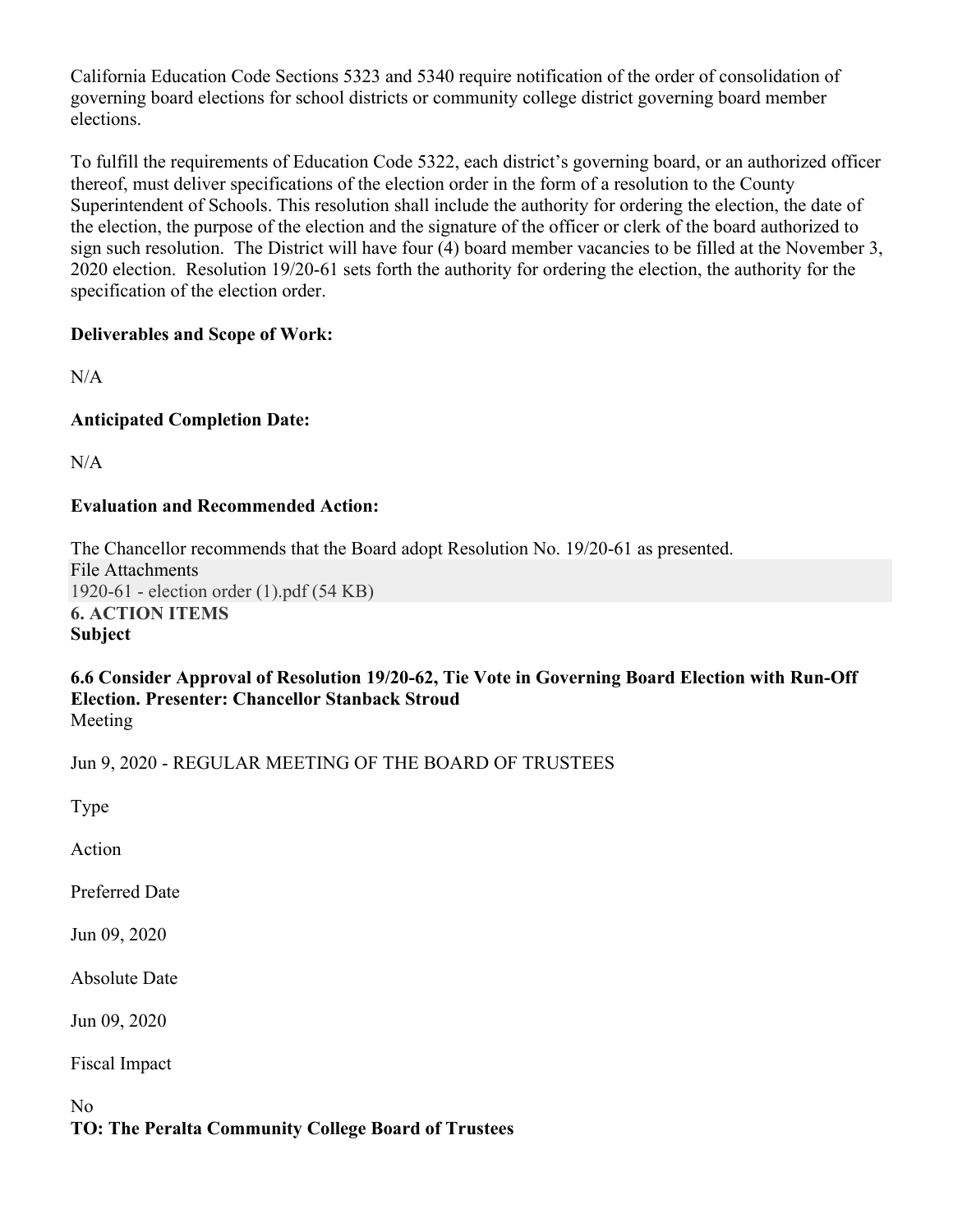## **FROM: The Office of the Chancellor**

### **PREPARED BY: Dr. Regina Stanback Stroud, Chancellor**

#### **Background/Analysis:**

Education Code Section 5016 provides that prior to conducting any School Board election, the Governing Board shall establish whether a tie vote of two or more candidates for a Governing Board member term of office shall be determined either by lot or by calling for a run-off election. Resolution No. 19/20-62 sets forth the determination that in the event of a tie vote of two or more candidates for a given position or positions on the District Governing Board that a run-off election shall be held between the two top contenders.

#### **Deliverables and Scope of Work:**

N/A

**Anticipated Completion Date:**

 $N/A$ 

#### **Evaluation and Recommended Action:**

The Chancellor recommends approval.

File Attachments 1920-62 - Tie Vote (1).pdf (48 KB) **6. ACTION ITEMS Subject**

# **6.7 Consider Approval of Resolution 19/20-63, Candidate's Statement of Qualifications. Presenter: Chancellor Stanback Stroud**

Meeting

Jun 9, 2020 - REGULAR MEETING OF THE BOARD OF TRUSTEES

Type

Action

Preferred Date

Jun 09, 2020

Absolute Date

Jun 09, 2020